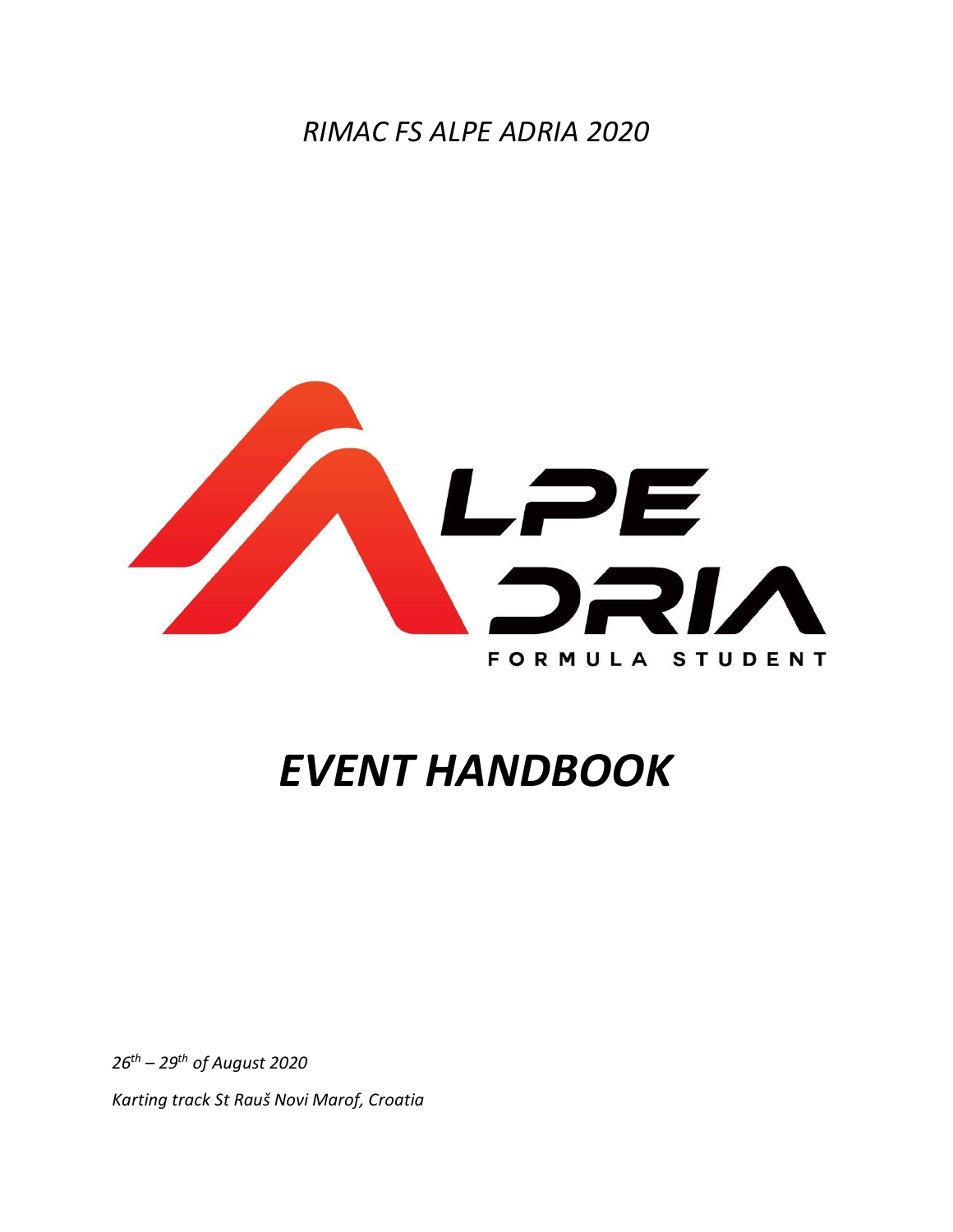

### *Contents*

| <b>Emergency Information</b>                          | $\overline{2}$ |
|-------------------------------------------------------|----------------|
| <b>Emergency Numbers</b>                              | $\overline{2}$ |
| <b>Track and Accommodation</b>                        | 5              |
| <b>General Information</b>                            | 6              |
| ARRIVAL AND REGISTRATION FOR THE EVENT                | 6              |
| <b>COVID-19 PREVENTIVE MEASURES</b>                   | 6              |
| List of Registered Teams                              | 7              |
| <b>Official Schedule</b>                              | 8              |
| <b>Rules and Guidelines</b>                           | 11             |
| <b>Technical and Safety Inspection</b>                | 15             |
| MECHANICAL SCRUTINEERING                              | 15             |
| ELECTICAL SCRUTINEERING                               | 16             |
| <b>DRIVER EGRESS</b>                                  | 17             |
| <b>TILT TEST</b>                                      | 17             |
| <b>NOISE TEST</b>                                     | 17             |
| <b>RAIN TEST</b>                                      | 18             |
| <b>BRAKE TEST</b>                                     | 18             |
| <b>Dynamic Events</b>                                 | 19             |
| <b>GENERAL INFORMATION</b>                            | 19             |
| TEAM LEADERS AND DRIVERS BRIEFINGS                    | 19             |
| <b>ACCELERATION</b>                                   | 19             |
| SKIDPAD                                               | 20             |
| <b>AUTOCROSS</b>                                      | 20             |
| <b>ENDURANCE</b>                                      | 21             |
| <b>Static Events</b>                                  | 23             |
| <b>ENGINEERING DESIGN EVENT (all Classes)</b>         | 23             |
| COST AND MANUFACTURING EVENT (all Classes)            | 24             |
| <b>BUSINESS PLAN PRESENTATION EVENT (all Classes)</b> | 25             |
| <b>RFSAA Officials</b>                                | 27             |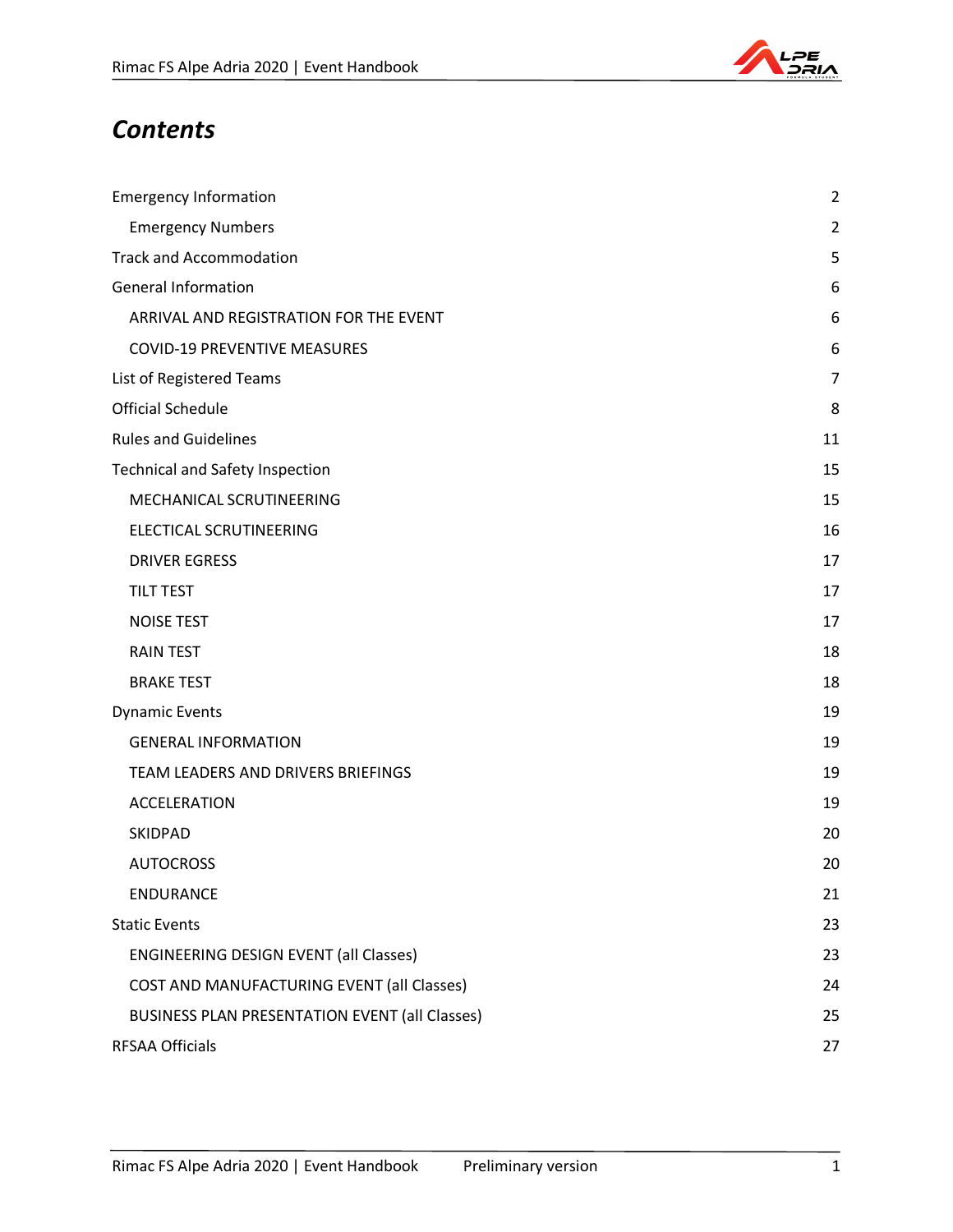

### **Emergency Information**

#### <span id="page-2-0"></span>**MINOR INJURY**

**MEDICAL CENTRE** – Please accompany the injured person to the medical centre. Emergency aid is provided there. The medical centre is occupied every day round the clock.

#### **SEVERE INJURY**

**CALL AN AMBULANCE YOURSELF** – Call an ambulance yourself if someone is severely injured and requires urgent help. The emergency number for every landline and mobile phone is 112. (Also see information about emergency calls below.)

**DURING DYNAMICS** – When the dynamic area is open, a special rescue team is on site. To contact them, ask someone with a two-way radio (official, security).

#### **Emergency Numbers**

#### <span id="page-2-1"></span>**MAIN HOSPITAL**

Department of Emergency Medicine Address: Franje Galinca 4, 42000 Varaždin, Croatia Phone: +385 42 262 280 Homepage:<http://www.zhm-vz.hr/>

#### **Emergency services**

In case of an emergency, please call one of them, no matter what time it is.

| Regular emergency number:      | 112 | 0-24h |
|--------------------------------|-----|-------|
| Ambulance emergency number:    | 194 | 0-24h |
| Firefighters emergency number: | 193 | 0-24h |
| Police emergency number:       | 192 | 0-24h |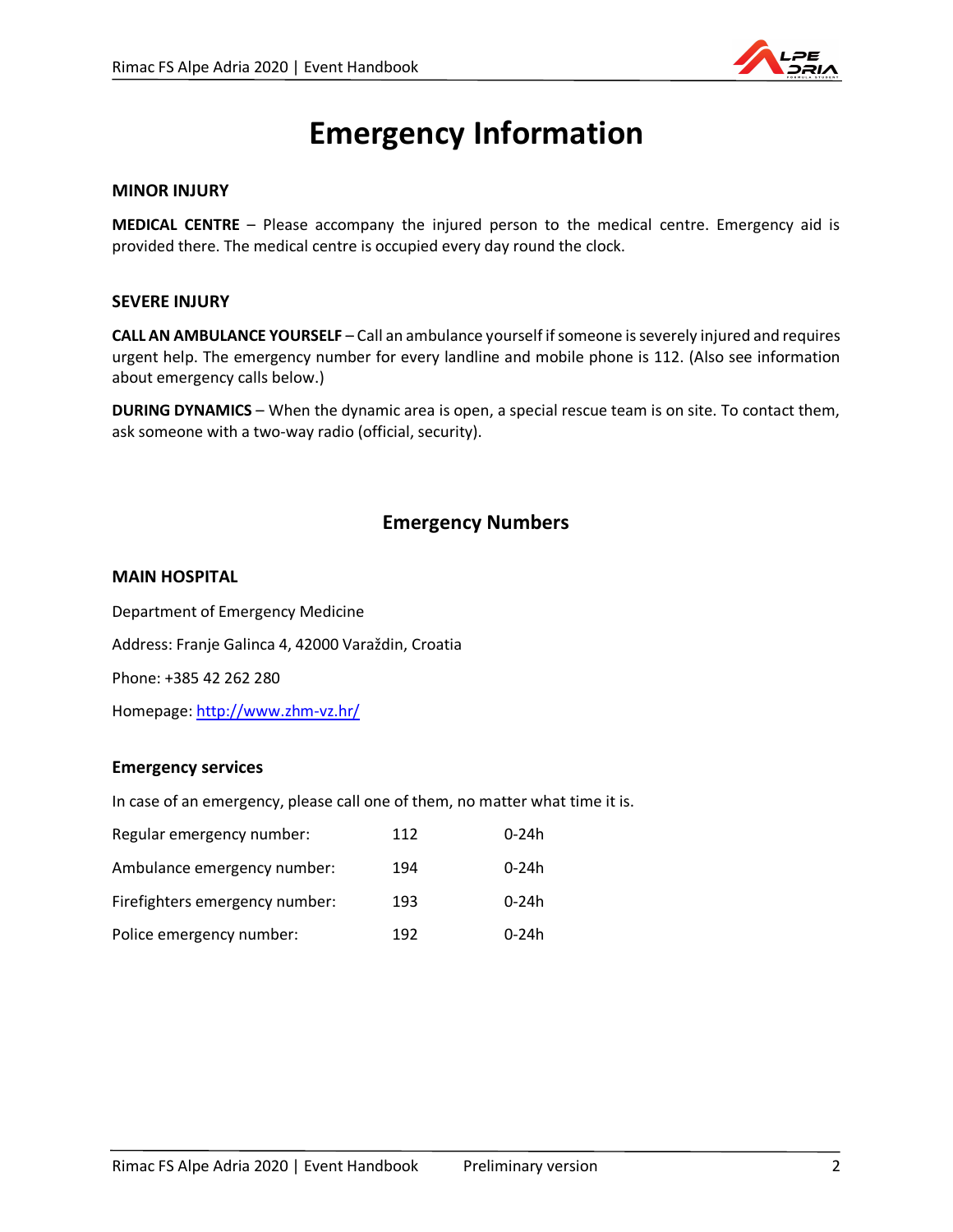

#### **BEHAVIOUR IN CASE OF REGULAR FIRES**

(FUEL, OIL, PAPER, WOOD, ETC.)

- Call for help (firefighters/ambulance) by either finding an official with a radio or calling 112.
- Assist injured people to leave the area, provide first aid if you can.

- Try to extinguish the fire if this is possible without risking your own safety. If an electric consumer is on fire, first cut the power to it.

- Leave the area and instruct others to do so as well.
- Wait for the firefighters/ambulance to arrive.
- Handling of the situation by the firefighters, medical treatment provided by ambulance.

#### **BEHAVIOUR IN CASE OF ACCUMULATOR FIRES**

- Immediately leave the area in a radius of 5 meters and instruct others to do so as well. Assist injured people to leave the area. An overheated accumulator is extremely dangerous, so do not put yourself in danger by trying to put it out.

- Provide first aid to the injured, if you can. See below section on what to do in case of electric shock - in any case, do NOT give the victim water or food.

- Call for help by finding an official with a radio or by calling 112 yourself. Wait for the firefighters and ambulance to arrive, who will handle the situation.

- Stay out of the way of fumes coming from the accumulator or the vehicle; mind the wind direction.

#### **BEHAVIOUR IN CASE OF ELECTRIC SHOCK**

- Call for medical help by finding an official with a radio or by calling 112 yourself, preferably in parallel to the steps below.

- Push one of the emergency shutdown buttons and wait until the TSAL is switched off. Note that this can take up to 5 seconds, wait patiently.

- Try to speak with the victim and ask him/her about his/her health.

- Insulate yourself if you must move a victim away from a live contact – wear dry gloves or cover your hands with multiple layers of cloth and cover potential contact paths with the vehicle with the HV isolation blanket.

- Watch your footing to make sure that you do not slip or fall when trying to move the victim.

- Do not move the victim if there is a possibility of neck or spinal injuries, unless he/she is in immediate danger.

- Do NOT give water or food to the victim.
- Give artificial respiration if the victim is not breathing.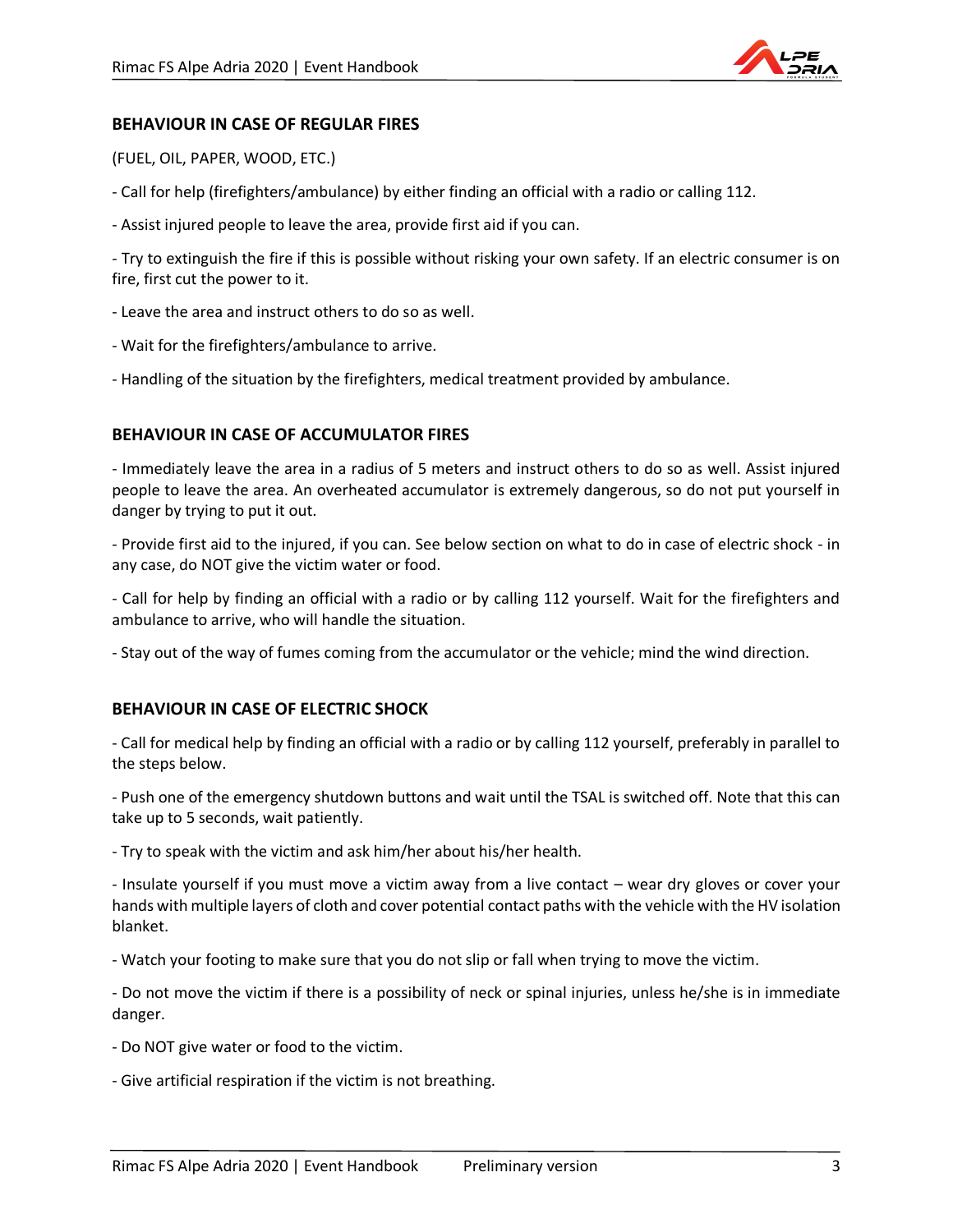

- Give CPR if the victim's heart has stopped (only if you are trained in CPR) or use an Automated External Defibrillator.

- Cover burns with a sterile dressing. On the surface, electrical burns may not look serious, but the burn can be severe deeper in the tissue.

- Keep the victim comfortable, warm and at rest, and monitor his/her breathing until the ambulance arrive.

- The victim might undergo ventricular fibrillation several minutes after experiencing a shock.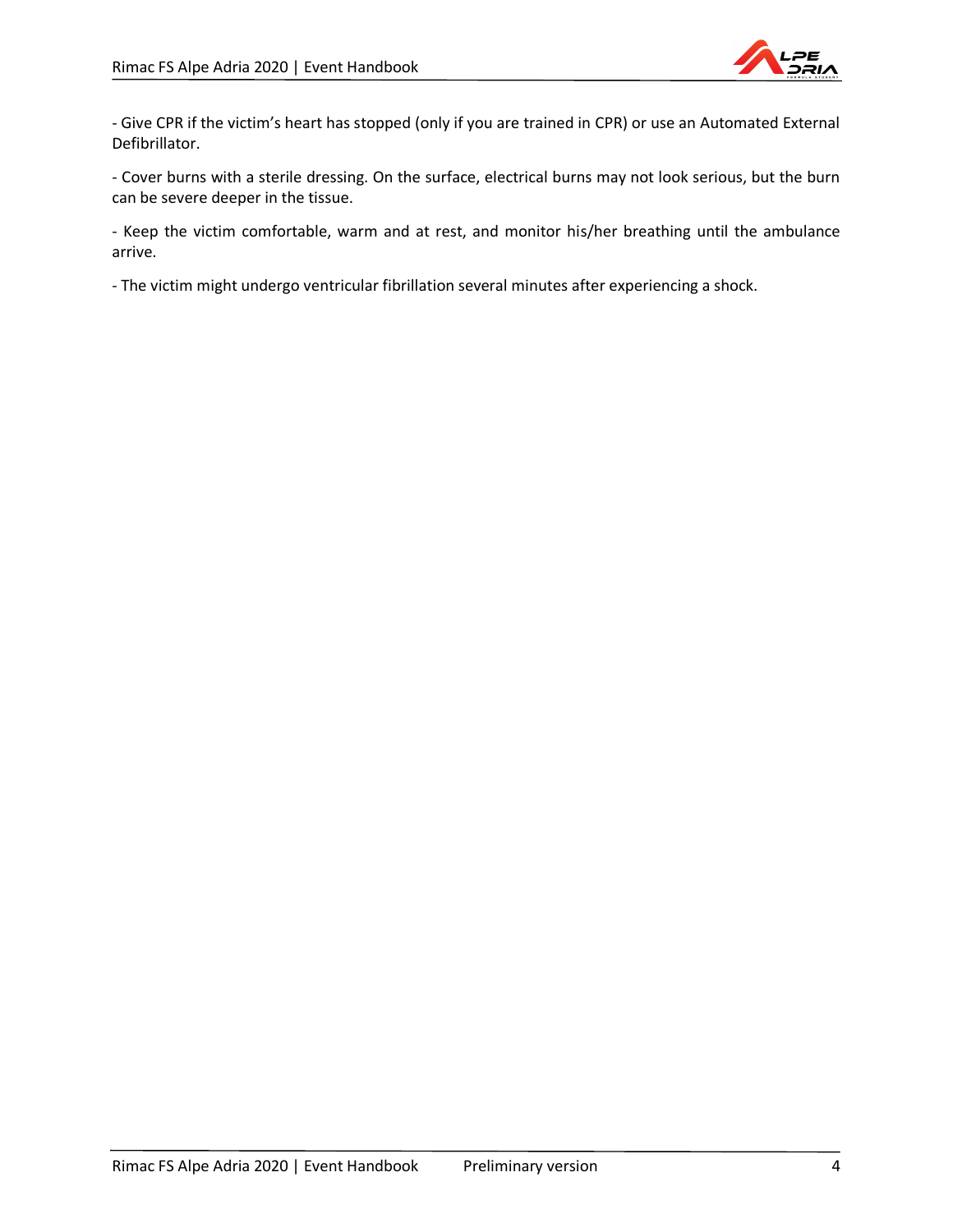

## **Track and Accommodation**

<span id="page-5-0"></span>**Track name:** St Rauš Novi Marof **Accommodation:** Campsite near the track **Bathroom:** Portable toilets and portable camping showers **Lunch possibilities:** Restaurant at track; Cooking area



### **THE RACING TRACK IS DANGEROUS AND SERIOUS PLACE!!**

### **EVERY PARTICIPANT HAS TO BE AWARE OF THAT AND ACCEPT AND WORK BY PROVIDED RULES AND RECOMMENDATIONS!!**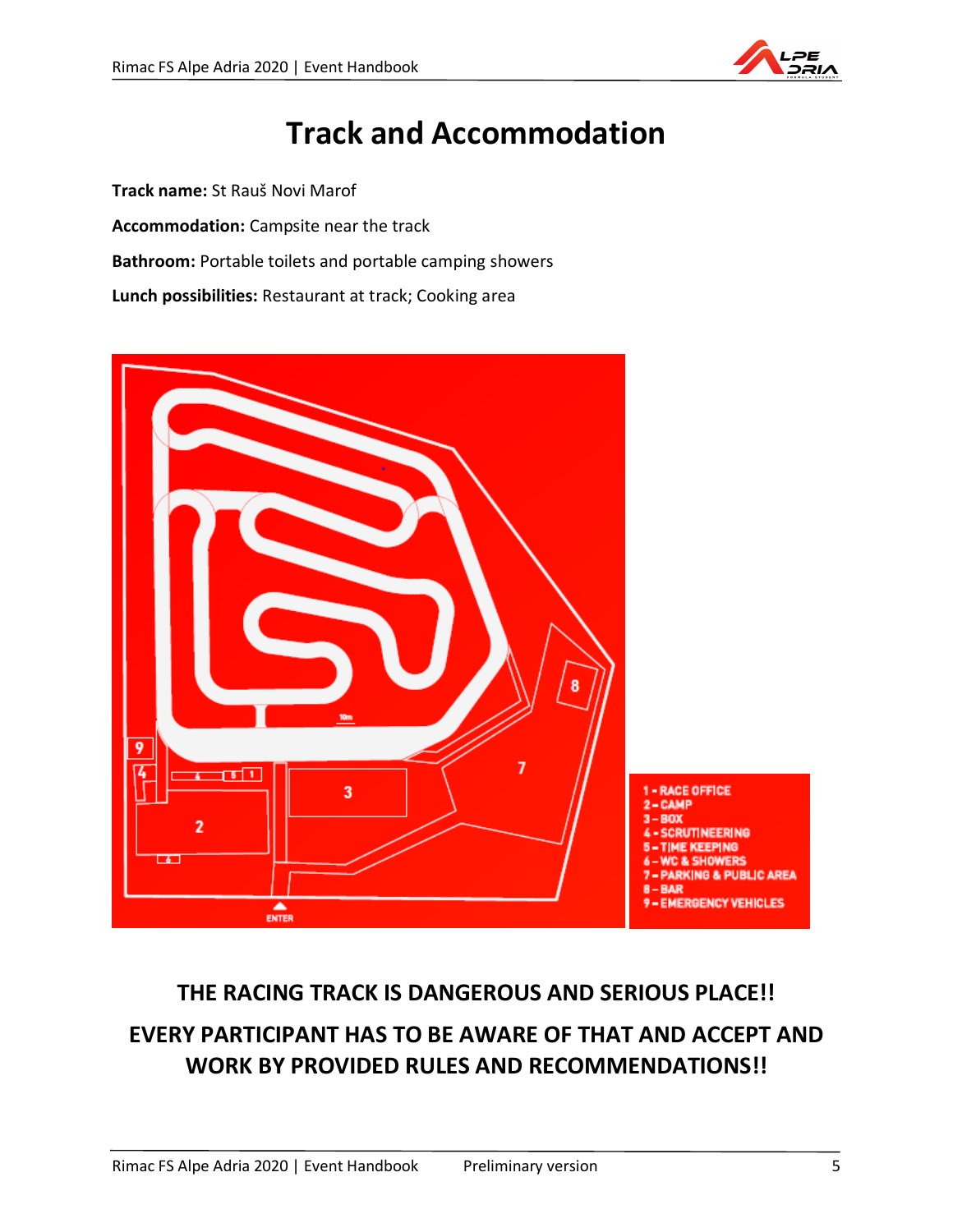

### **General Information**

#### <span id="page-6-1"></span><span id="page-6-0"></span>**ARRIVAL AND REGISTRATION FOR THE EVENT**

**Date**: Wednesday, 26<sup>th</sup> August

**Time**: 08:00 until 12:00

**Location**: Karting track St Rauš Novi Marof; Race Office

After the teams arrive to Rimac FS Alpe Adria 2020 venue volunteers will record your arrival, and give you all needed information about the next steps - registration, parking, unpacking the trucks, etc.

ONLY the team captain can register his/her team. He/she can be accompanied by only ONE team member! During the first step of the registration procedure team captains submit a printed version of the Standard Terms document signed by all team members which we sent out to the Team Captains in advance via email.

By signing the Standard Terms, the teams state that they accept the rules of the event in addition to FSG Rulebook, that only team members will work on the vehicle, also that they understand and will follow the safety guidelines of the event. After the registration, team captains will receive starter package which includes event wristbands, Event Handbook, etc.

#### <span id="page-6-2"></span>**COVID-19 PREVENTIVE MEASURES**

To prevent the possibility of spreading of the infections during Rimac FS Alpe Adria 2020 event it is necessary to ensure physical distance between participants, as well as between participants, volunteers, organizers, and other staff. The physical distance between teams must be **at least 1.5 m**. Campsite will be arranged in such a manner that the physical distance of 1.5 m is maintained between each team.

Disinfectant will always be available for periodically disinfecting of hands. Also, it is recommended to wash hands with water and soap as often as possible.

All participants should measure their body temperature, if it is reading higher than 37.2 °C, if the person feels sick or has any signs of the diseases (refers to all symptoms and signs of the disease, not just respiratory diseases), they **must notify organizers immediately** and until testing **prevent contact with other participants**.

It is mandatory to wear **face masks**. In addition to medical masks, cloth face masks that can be washed at a minimum of 60 °C and reused can also be used.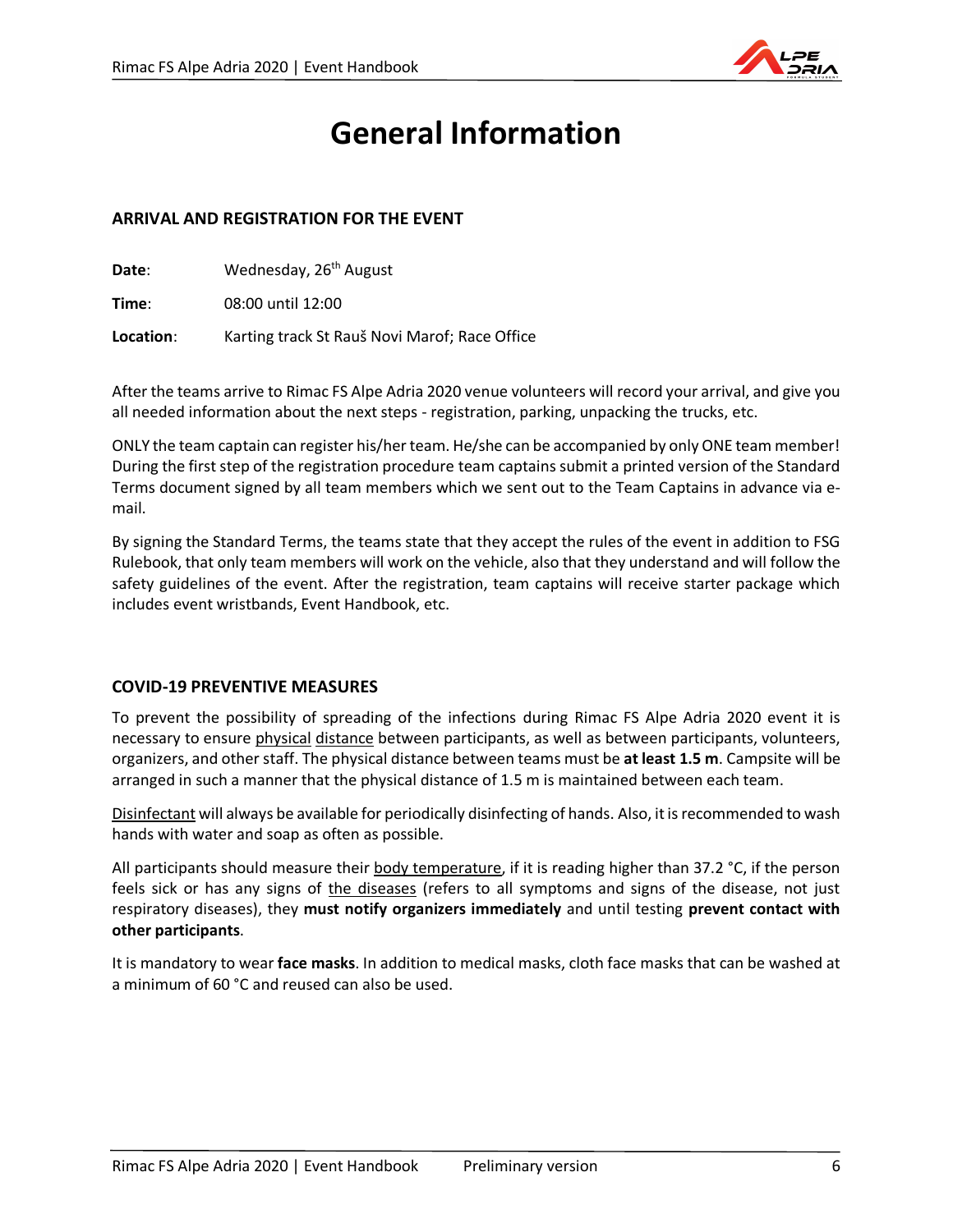

## **List of Registered Teams**

<span id="page-7-0"></span>

| No. | # car<br>number | Car<br>class | <b>Team name</b>                          | <b>University</b>                          | <b>Country</b> |
|-----|-----------------|--------------|-------------------------------------------|--------------------------------------------|----------------|
| 1.  | 36              | $\mathsf{C}$ | <b>BME Motorsport</b>                     | <b>TU Budapest</b>                         | <b>HUN</b>     |
| 2.  | E14             | E            | <b>BME Formula Racing Team</b>            | <b>TU Budapest</b>                         | <b>HUN</b>     |
| 3.  | 235             | $\mathsf C$  | <b>UNI Maribor Grand Prix Engineering</b> | University of Maribor                      | <b>SVN</b>     |
| 4.  | E69             | E            | <b>Superior Engineering</b>               | University of Ljubljana                    | SVN            |
| 5.  | E169            | $\mathsf E$  | <b>Superior Engineering</b>               | University of Ljubljana                    | SVN            |
| 6.  | 33              | $\mathsf{C}$ | <b>CTU CarTech</b>                        | University of Prague                       | <b>CZE</b>     |
| 7.  | E64             | E            | Kaiserslautern Racing Team - KaRaT<br>e.V | University of Kaiserslautern               | <b>DEU</b>     |
| 8.  | E7              | $\mathsf E$  | <b>FSB Racing Team</b>                    | University of Zagreb                       | CRO            |
| 9.  | 10              | $\mathsf{C}$ | <b>AGH Racing</b>                         | AGH University of Science and              | POL            |
|     |                 |              |                                           | Technology in Cracow                       |                |
| 10. | E11             | E            | <b>AGH Racing</b>                         | AGH University of Science and              | POL            |
|     |                 |              |                                           | <b>Technology in Cracow</b>                |                |
| 11. | 55              | $\mathsf{C}$ | <b>WUT Racing</b>                         | Warsaw University of Technology            | POL            |
| 12. | E66             | $\mathsf E$  | StarkStrom Augsburg e.V                   | University of Applied Sciences<br>Augsburg | <b>DEU</b>     |
| 13. | 5               | $\mathsf C$  | <b>GreenLion Racing</b>                   | University of Wuppertal                    | <b>DEU</b>     |
| 14. | 3               | $\mathsf C$  | PRz Racing Team                           | <b>Rzeszow University of Technology</b>    | <b>POL</b>     |
| 15. | E23             | E            | <b>PUT Motorsport</b>                     | Poznan University of Technology            | <b>POL</b>     |
| 16. | 174             | $\mathsf{C}$ | <b>TU Brno Racing</b>                     | <b>Brno University of Technology</b>       | <b>CZE</b>     |
| 17. | E74             | E            | <b>TU Brno Racing</b>                     | <b>Brno University of Technology</b>       | <b>CZE</b>     |
| 18. | 51              | $\mathsf{C}$ | <b>Riteh Racing Team</b>                  | University of Rijeka                       | <b>CRO</b>     |
| 19. | 6               | $\mathsf{C}$ | TU-Sofia Racing Team                      | <b>Technical University of Sofia</b>       | <b>BGR</b>     |
| 20. | 79              | C            | Arrabona Racing Team                      | Széchenyi István University of<br>Győr     | <b>HUN</b>     |
| 21. | 111             | $\mathsf C$  | BlueStreamline                            | Transilvania University of Brasov          | <b>ROU</b>     |
| 22. | 35              | $\mathsf{C}$ | <b>Road Arrow</b>                         | University of Belgrade                     | <b>SRB</b>     |
| 23. | E42             | E            | TU Darmstadt Racing Team e.V.             | Technische Universität Darmstadt           | <b>DEU</b>     |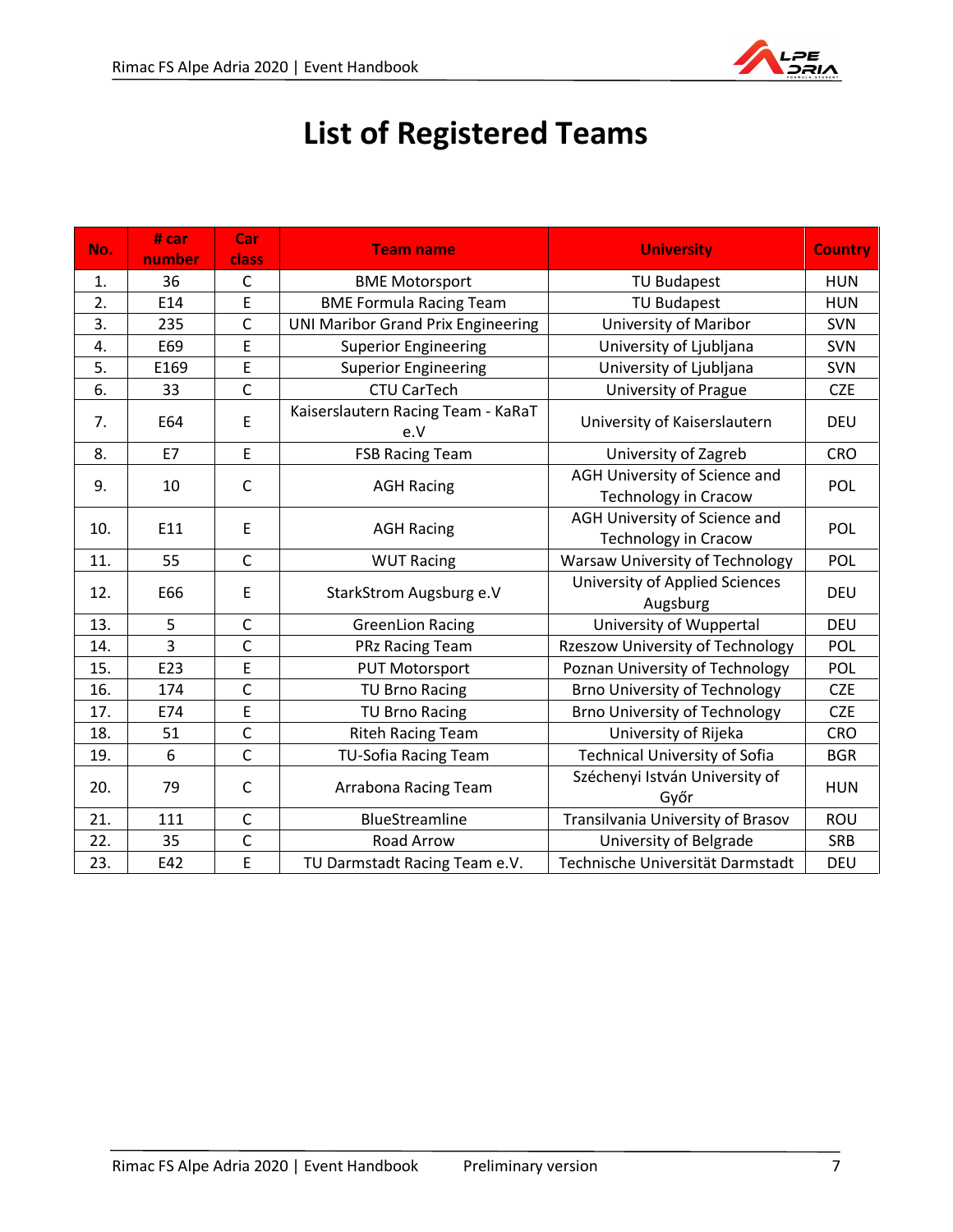

### **Official Schedule**

#### <span id="page-8-0"></span>**Wednesday, 26 th August**

- 08:00-12:00 Arrival of all teams (setting the pits; recommended to take own tents, tables, and other equipment) @ Karting track St Rauš Novi Marof
- 08:00-12:00 Teams Registration and Drivers Registration @ Race Office
- 12:00-12:30 Opening Ceremony (team welcoming and basic information) @ Meeting Tent
- 12:30-13:00 Team Leaders Briefing @ Meeting Tent
- 13:00-14:00 Pre-scrutineering (Technical Inspection; all Classes) @ Pit Area
- 14:00-15:00 Lunch Break
- 15:00-19:00 Mechanical Scrutineering (Technical Inspection; all Classes) @ Technical Tent
- 15:00-19:00 Electrical Scrutineering (Technical Inspection; EV only) @ Technical Tent
- 19:00 Track Area closes

#### **Thursday, 27th August**

- 08:00-08:30 Drivers Briefing @ Meeting Tent
- 08:30-14:00 Mechanical Scrutineering (Technical Inspection; all Classes) @ Technical Tent
- 08:30-14:00 Electrical Scrutineering (Technical Inspection; EV only) @ Technical Tent
- 08:30-14:00 Driver Egress (all Classes) @ Technical Tent
- 08:30-14:00 Tilt Test (all Classes) @ Technical Tent
- 08:30-14:00 Noise Test (CV only) @ Technical Tent
- 08:30-14:00 Rain Test (EV only) @ Technical Tent
- 08:30-14:00 Brake Test (all Classes) @ Track Area
- 08:30-14:00 Business Plan Event (all Classes) @ Meeting Tent
- 08:30-14:00 Design Event (all Classes) @ Pit Area
- 08:30-14:00 Cost and Manufacturing Event (all Classes) @ Pit Area
- 12:00-14:00 Acceleration (all Classes) @ Track Area
- 12:00-14:00 Skidpad (all Classes) @ Track Area
- 14:00-15:00 Lunch Break
- 15:00-19:00 Mechanical Scrutineering (Technical Inspection; all Classes) @ Technical Tent
- 15:00-19:00 Electrical Scrutineering (Technical Inspection; EV only) @ Technical Tent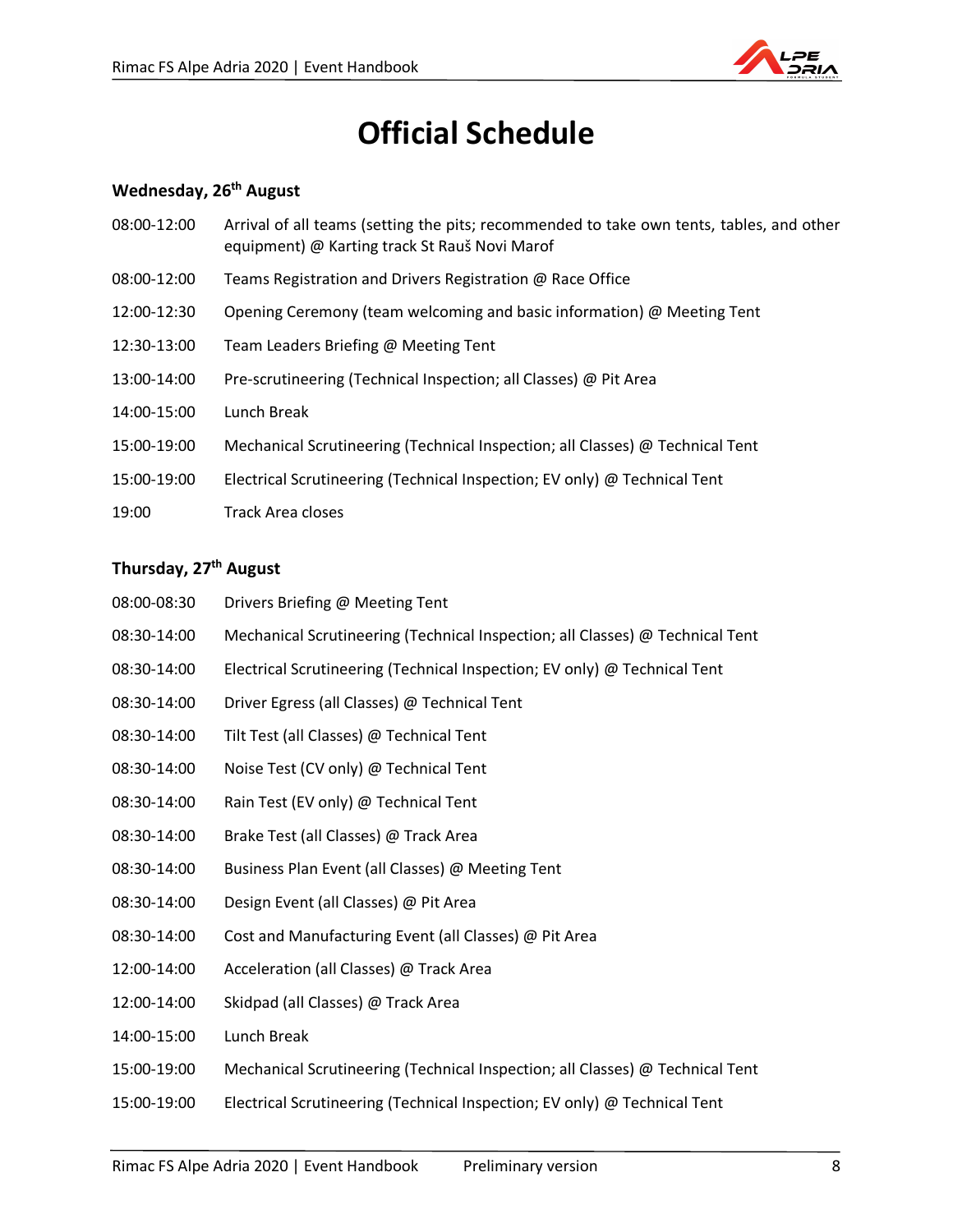

- 15:00-19:00 Driver Egress (all Classes) @ Technical Tent
- 15:00-19:00 Tilt Test (all Classes) @ Technical Tent
- 15:00-19:00 Noise Test (CV only) @ Technical Tent
- 15:00-19:00 Rain Test (EV only) @ Technical Tent
- 15:00-19:00 Brake Test (all Classes) @ Track Area
- 15:00-19:00 Business Plan Event (all Classes) @ Meeting Tent
- 15:00-19:00 Engineering Design Event (all Classes) @ Pit Area
- 15:00-19:00 Cost and Manufacturing Event (all Classes) @ Pit Area
- 15:00-19:00 Acceleration (all Classes) @ Track Area
- 15:00-19:00 Skidpad (all Classes) @ Track Area
- 19:00 Track Area closes

#### **Friday, 28th August**

- 08:00-08:30 Drivers Briefing @ Meeting Tent
- 09:00-14:00 Practice Area Open @ Track Area
- 09:00-10:30 Business Plan Event Final (all Classes) @ Meeting Tent
- 10:30-12:00 Engineering Design Event Final (all Classes) @ Meeting Tent
- 12:00-13:00 Vincenzo Bevilacqua, Senior Expert Engine Analysis, *Turbocharging in road and race car* @ Meeting Tent
- 14:00-15:00 Lunch Break
- 15:00-15:30 Course Walk @ Track Area
- 15:00-19:00 Autocross (all Classes) @ Track Area
- 19:00 Track Area closes

#### **Saturday, 29th August**

- 08:00-08:30 Drivers Briefing @ Meeting Tent
- 08:30-09:00 Course Walk @ Track Area
- 09:00-14:00 Endurance Event (all Classes) @ Track Area
- 14:00-15:00 Lunch Break
- 15:00-17:00 Feedback Static Events (all Classes) @ Meeting Tent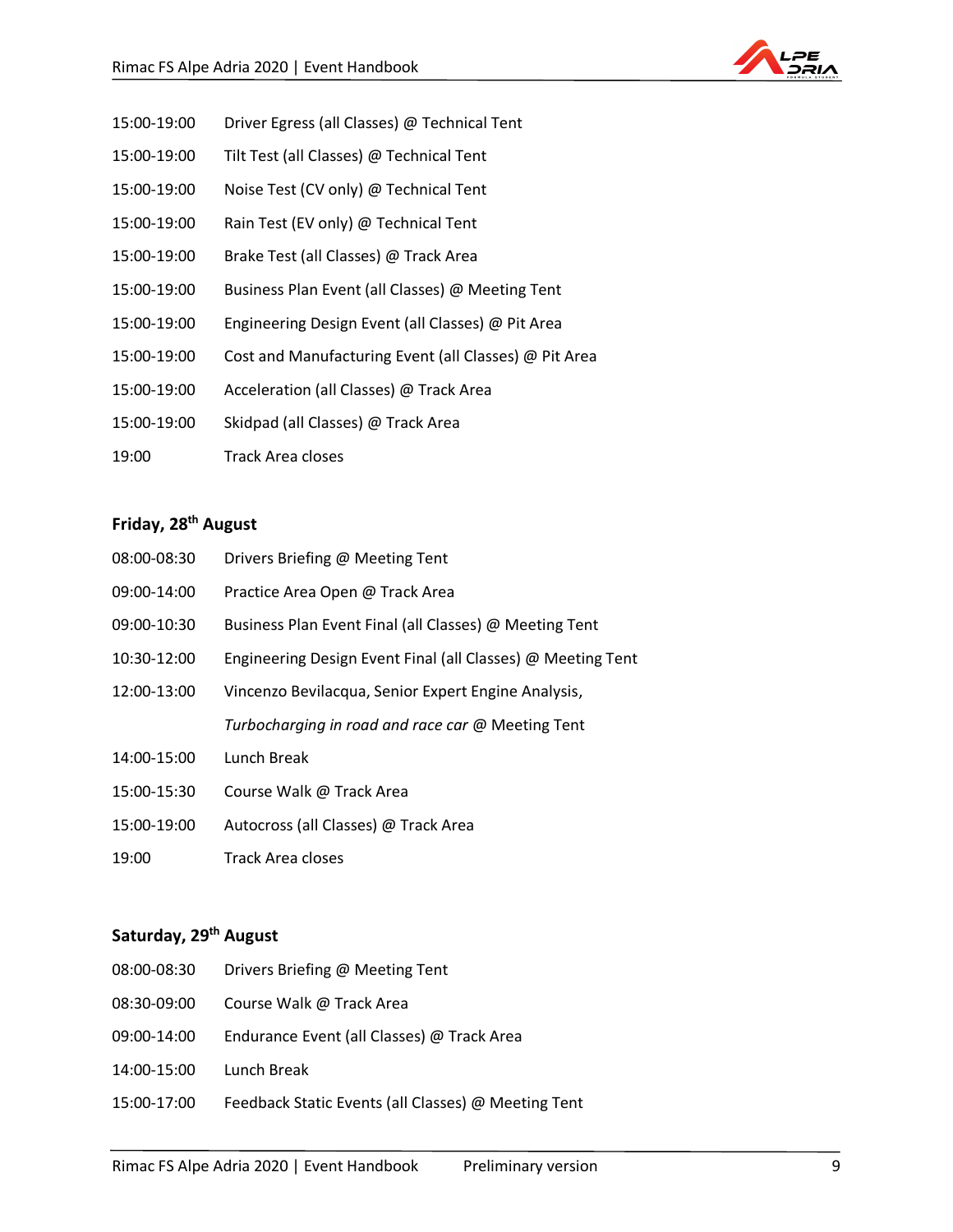

- 15:00-19:00 Endurance Event (all Classes) @ Track Area
- 19:00-20:00 Formation Lap @ Track Area
- 20:00-21:00 Panoramic Photograph (all Teams) @ Track Area
- 21:00 Track Area closes
- 21:00-22:00 Closing Ceremony & Award Ceremony @ Meeting Tent
- 22:00 Final Party

*This programme will be changed according to the number of teams*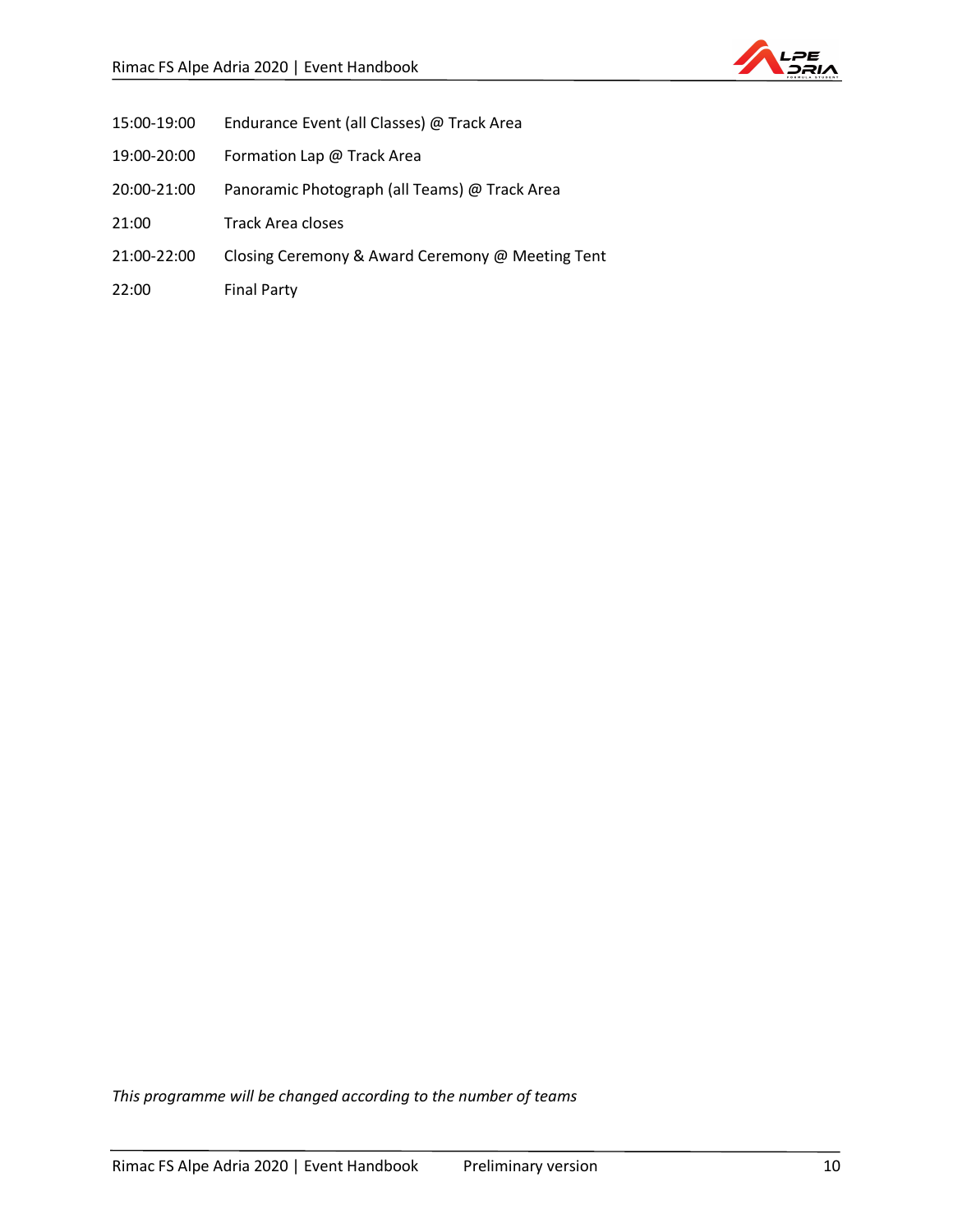

### **Rules and Guidelines**

<span id="page-11-0"></span>Everyone (participants, volunteers, and spectators) at Rimac FS Alpe Adria 2020 would like to enjoy an accident-free event! These Guidelines have been established to advise teams of potential unsafe practices in the paddock and pit area.

#### **BEHAVIOUR**

Alcohol, illegal drugs, weapons, or other illegal material are prohibited on the event site during the competition. Use of motorcycles, quads, bicycles, skateboards, rollerblades, scooters, or similar personcarrying devices in pit area are prohibited, as are self-propelled pit carts, toolboxes, tire carriers, etc.

#### **ALCOHOL**

**PLEASE NOTE:** Alcohol on the event site is strictly forbidden! Along with the fun of this competition, we want a safe competition. There will be alcohol testing (breathalysers) during the event. 0% is the allowable alcohol content during this event for everyone. If ANY team member (driver or not), is tested with an alcohol level higher than 0%, he or she will be immediately disqualified for the rest of the event. The second person of the same team caught consuming alcohol will cause the entire team to be immediately disqualified. Motorsports are dangerous. Use common sense and let's all have a safe competition together! The prohibition ends with the beginning of the party on Saturday evening.

#### **TRASH**

It is the team's responsibility to keep their Paddocks clean throughout the event. There are trash compactors in the paddock and near the campsite. No trash (including broken parts, old furniture, worn out tires or other materials) may be left behind at the end of the event.

#### **FIRES AND SMOKING**

No open fires are allowed at the event site (except for the camp and unless marked otherwise). This includes BBQ grilles, oxy-acetylene torches, heaters, cigarettes, etc. Smoking is strictly prohibited in the dynamic area, in all buildings, and in the pit area. Smoking is permitted only in the dedicated area around the toilet containers.

#### **JACKING**

When supporting your vehicle up off the ground you are required to use a safe, stable, load rated support device.

#### **WORKING ON THE VEHICLE**

**Use of angle grinder is only allowed in the welding area.** In case of using angle grinders, wear safety glasses! During the use of all electrical machines like drills or angle driver wearing of ear protection is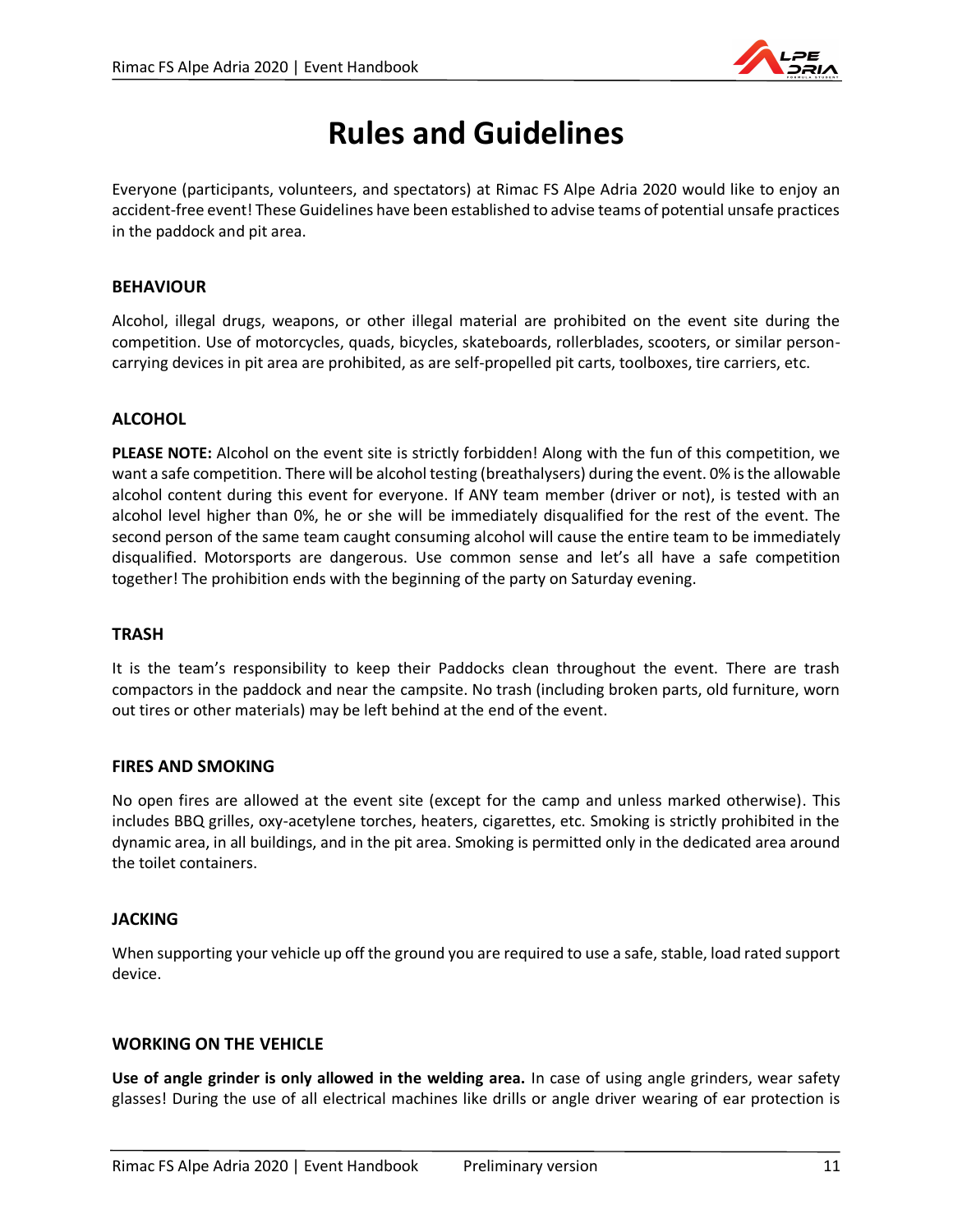

recommended. When using metal cutting equipment that produces metal chips, eye protection is required for the operator as well as any team member assisting. If you are operating loud tools, hearing protection is required. **All members participating on dynamic area and working on the vehicle must wear closed shoes.**

#### **RUNNING ENGINES**

You can run engines (IC) or put the vehicle into ready-to-drive mode (EV) ONLY in the designated engine test area, after passing scrutineering.

#### **WELDING**

Welding is allowed with own equipment in the welding area only, using appropriate safety gear.

#### **FUEL AND OIL**

No open fuel containers. **All fuel containers must be DOT approved**. Waste oil is to be taken to the fuel station for disposal. No refuelling in the pit and the engine test area.

#### **FIRE EXTINGUISHERS**

Your fire extinguishers always must be immediately accessible. All team members must be familiar with their use. Each team must have at least two dry chemical/dry powder fire extinguishers with a minimum firefighting agent capacity of 0:9 kg. The following are the minimum accepted ratings: USA, Canada, and Brazil: 10BC or 1A 10BC; Europe: 34B or 5A 34B; Australia: 20BE or 1A 10BE. Extinguishers of larger capacity (higher numerical ratings) are acceptable. Aqueous Film Forming Foam (AFFF) fire extinguishers are prohibited. Halon extinguishers and systems are prohibited. All extinguishers must be equipped with a manufacturer installed pressure/charge gauge. Except for the initial inspection, one extinguisher must readily be available in the team's paddock area, and the second must accompany the vehicle wherever the vehicle is moved. Both extinguishers must be presented with the vehicle at technical inspection. Handheld fire extinguishers are not permitted to be mounted on or in the vehicle.

#### **VEHICLE MODIFICATIONS**

If you make any major modifications to your vehicle, it must return to scrutineering for re-approval. In any case of modification, technical inspectors will be available and monitor the modifications being made.

#### **DRIVING PRACTICE**

Driving practice is only allowed during designated times.

#### **DRIVER'S EQUIPMENT**

Anytime the driver is in the cockpit with the engine running, the following approved safety equipment must be worn: helmet, suit, underwear, gloves, balaclava, and racing shoes (FSG Rulebook, Rule T13.3 "Driver's Equipment").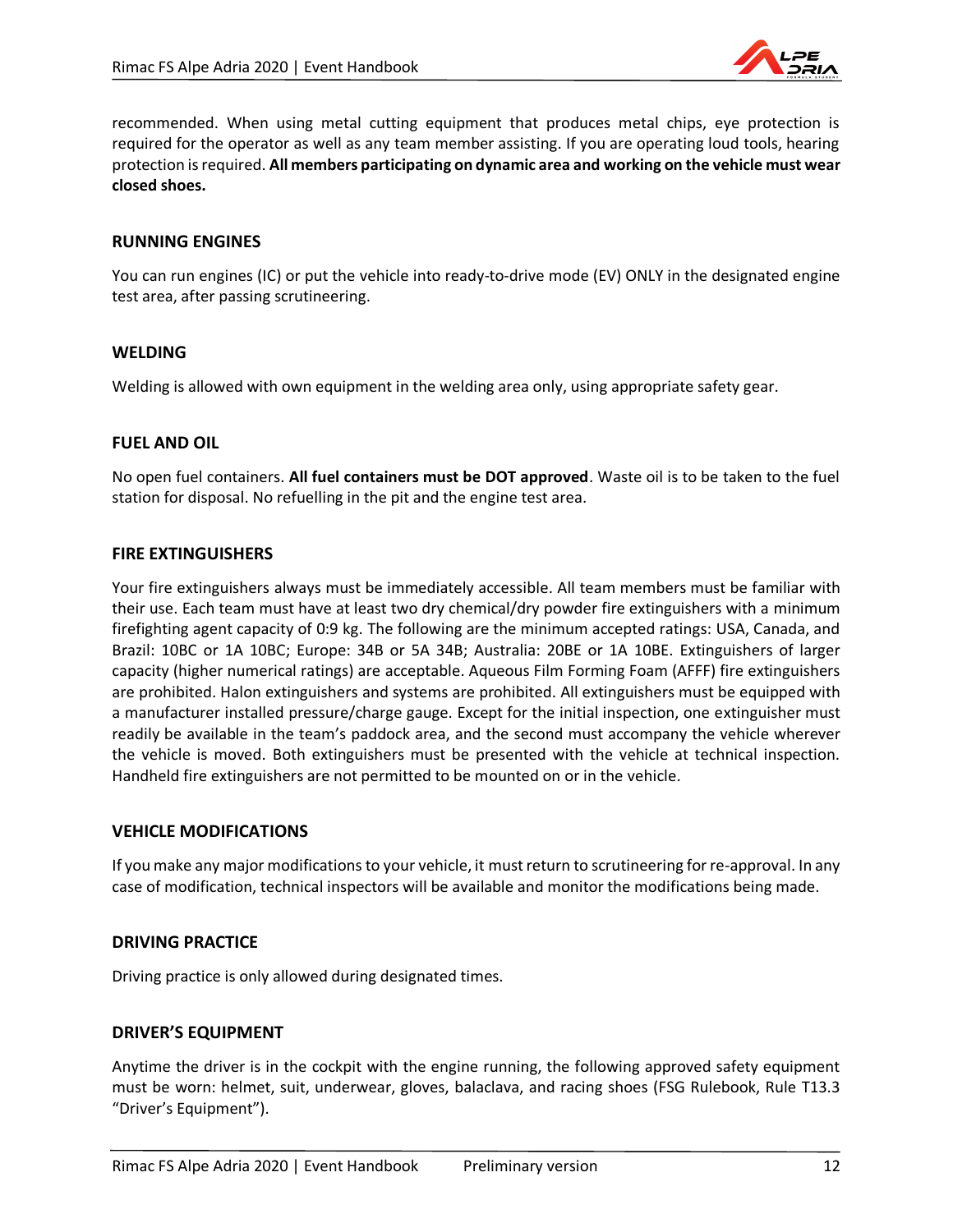

#### **FLAGGING**

Flag signals are commands that must be obeyed immediately and without question. All drivers must know the competition-flagging signals.



- **BLACK FLAG** The driver must pull into the driver change area for discussion with the officials concerning an incident. A time penalty may be assessed.
- **BLACK FLAG WITH ORANGE DOT** Mechanical black flag. The driver must pull into the driver change area for a mechanical inspection of the vehicle.
- **CHECKERED FLAG** The session has been completed. The driver must exit the track at the first opportunity.

**GREEN FLAG** – The session has started. The driver may enter the track under direction of the track marshals. In case of stalling, the vehicle can be restarted, but the driver must await another green flag as the opening in traffic may have closed.

- The driver is clear to re-enter the track after using the slow lane to let a faster vehicle pass.
- The driver may pick up speed again after a yellow flag was displayed.
- **RED FLAG** The driver must come to an immediate safe and controlled stop on the track and must follow track marshals' directions.
- **YELLOW FLAG** Danger, the driver must slow down, something has happened beyond the flag station, no overtaking unless directed by the track marshals.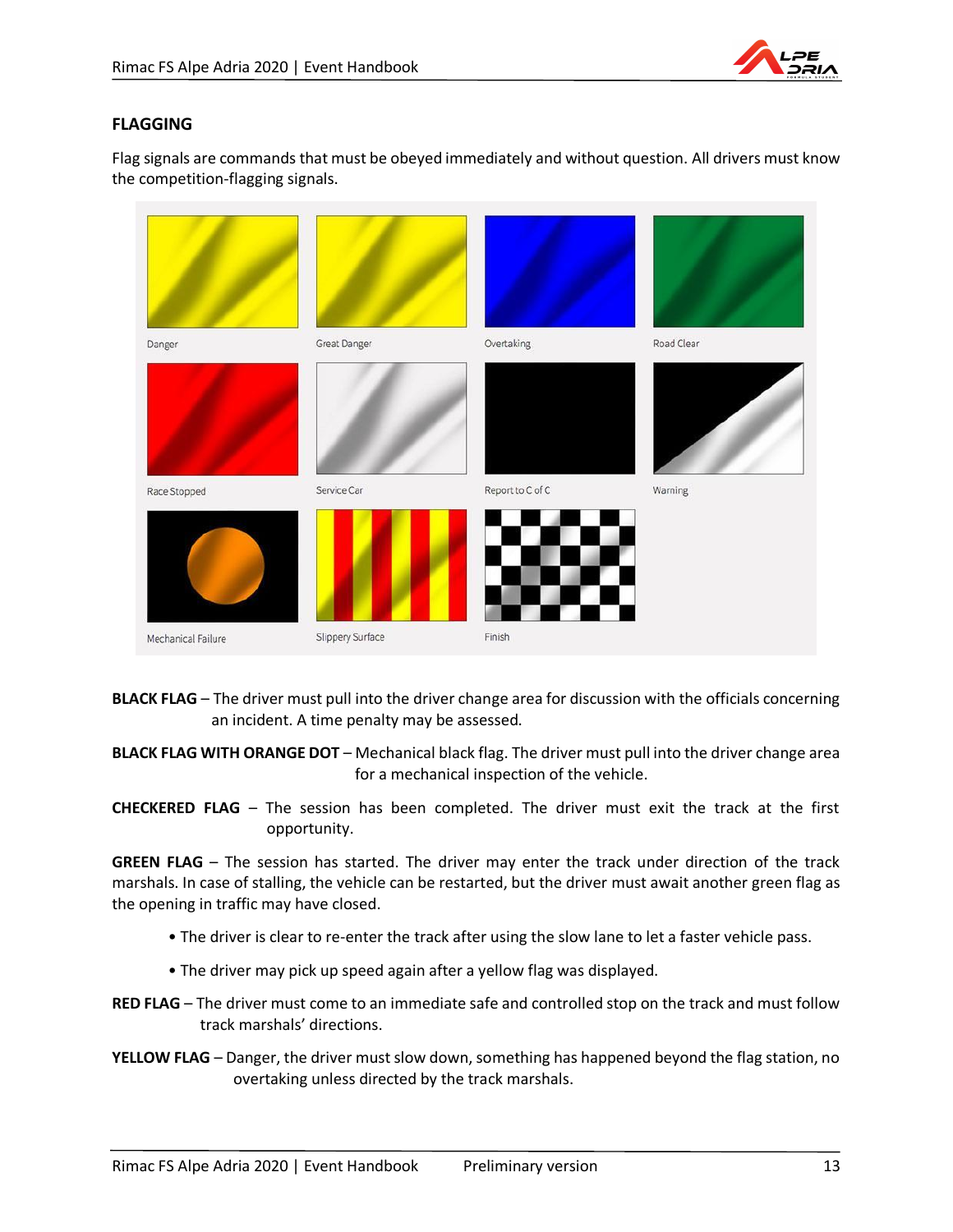

**RED AND YELLOW STRIPED FLAG** – The track is slippery, or something is on the racing surface. The driver must be prepared for evasive manoeuvres to avoid the situation

#### **SPECIAL NOTE FOR DRIVERS**

All drivers should do a check of critical fasteners and components on their vehicles to assure complete control during the driving events. Fasteners do come loose, parts do break due to fatigue, and occasionally someone forgets to torque a nut – you will be intimately involved if this happens.

#### **REMEMBER: USE THE KILL SWITCH in case of an engine or brake malfunction!**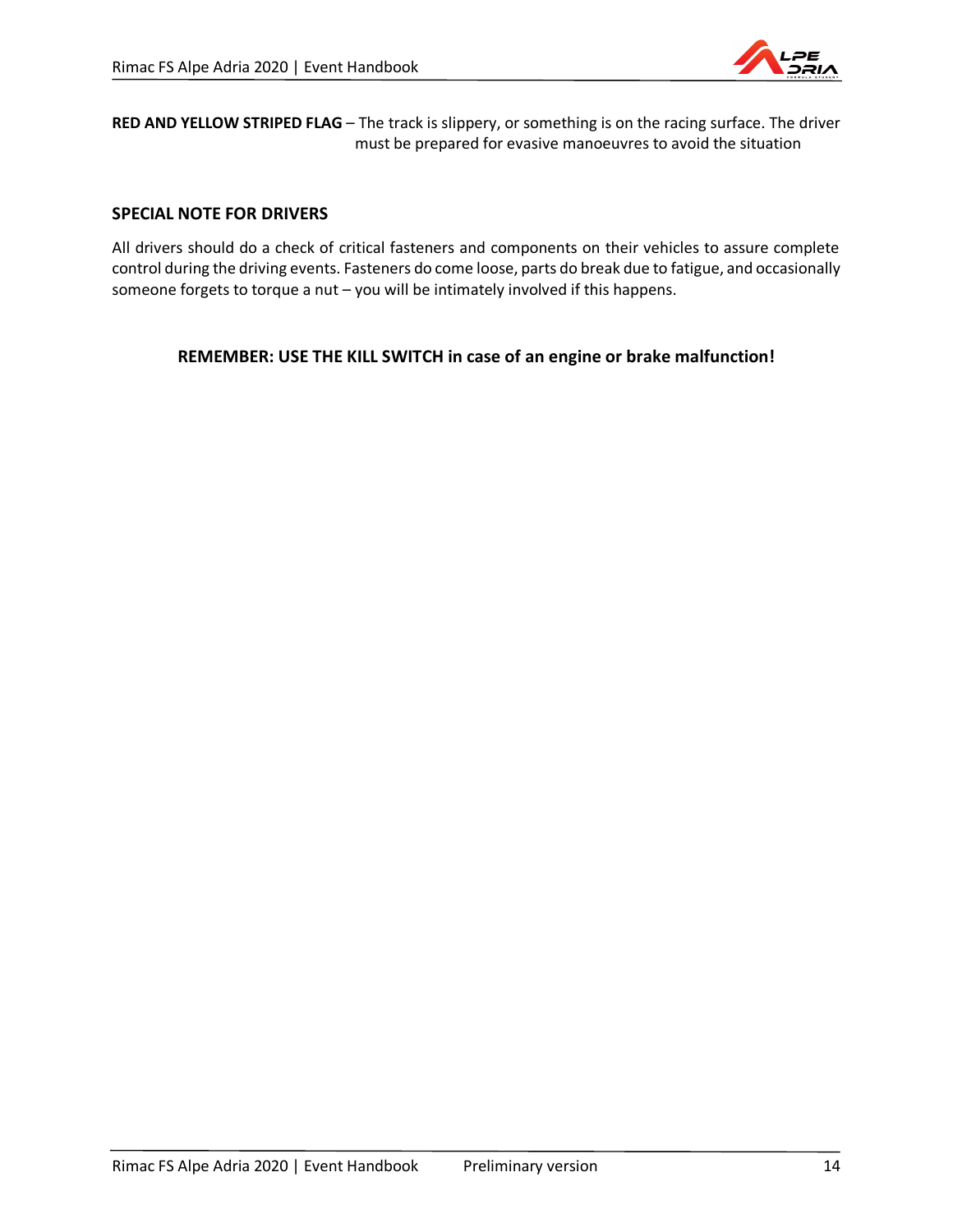

### **Technical and Safety Inspection**

<span id="page-15-0"></span>Vehicles must pass a Technical and Safety Inspection before being allowed to practice at the test tracks or take part in the dynamic disciplines. This means a vehicle must have all the required inspection stickers, which are given at each step of scrutineering, in the following order:

|                                 | FV                              |
|---------------------------------|---------------------------------|
|                                 | <b>Mechanical Scrutineering</b> |
| <b>Mechanical Scrutineering</b> | <b>Electrical Scrutineering</b> |
| <b>Driver Egress</b>            | <b>Driver Egress</b>            |
| <b>Tilt Test</b>                | <b>Tilt Test</b>                |
| <b>Noise Test</b>               | Rain Test                       |
| <b>Brake Test</b>               | <b>Brake Test</b>               |

The competition technical inspection stickers will be placed on the nose of the vehicle. Only after passing each of the relevant tests your vehicle can compete in the dynamic events and practice at the test tracks. If a vehicle is no longer in compliance with the rules, the officials will set the vehicle's technical inspection status to fail, remove the respective inspection sticker(s) from the vehicle and note the reason for revoking the technical inspection approval in the technical inspection sheet. After technical inspection, the only modifications permitted to the vehicle are listed in FSG Rulebook 2020 (Rule IN1.5.1 "Modifications and Repairs").

**VEHICLE WEIGHING PROCEDURE:** All vehicles must be weighed in ready-to-race condition. All fluids must be at their maximum fill level for weighing.

#### <span id="page-15-1"></span>**MECHANICAL SCRUTINEERING**

**Date:** Wednesday and Thursday, 26<sup>th</sup>-27<sup>th</sup> August

**Time:** 15:00 until 19:00

08:30 until 14:00; 15:00 until 19:00

**Location:** Technical Tent

Before taking part in any of the dynamic events, your vehicle must pass the Technical Inspection. The scrutineers will come to the team's pit. The teams will be judged in the registration order. If you are not ready to be scrutineered, you do not lose your slot. After your vehicle is prepared for scrutineering, please inform the scrutineers and they will come as soon as possible.

The following items must be presented at mechanical inspection:

- The vehicle in ready-to-race condition

- All the helmets you plan to use at the event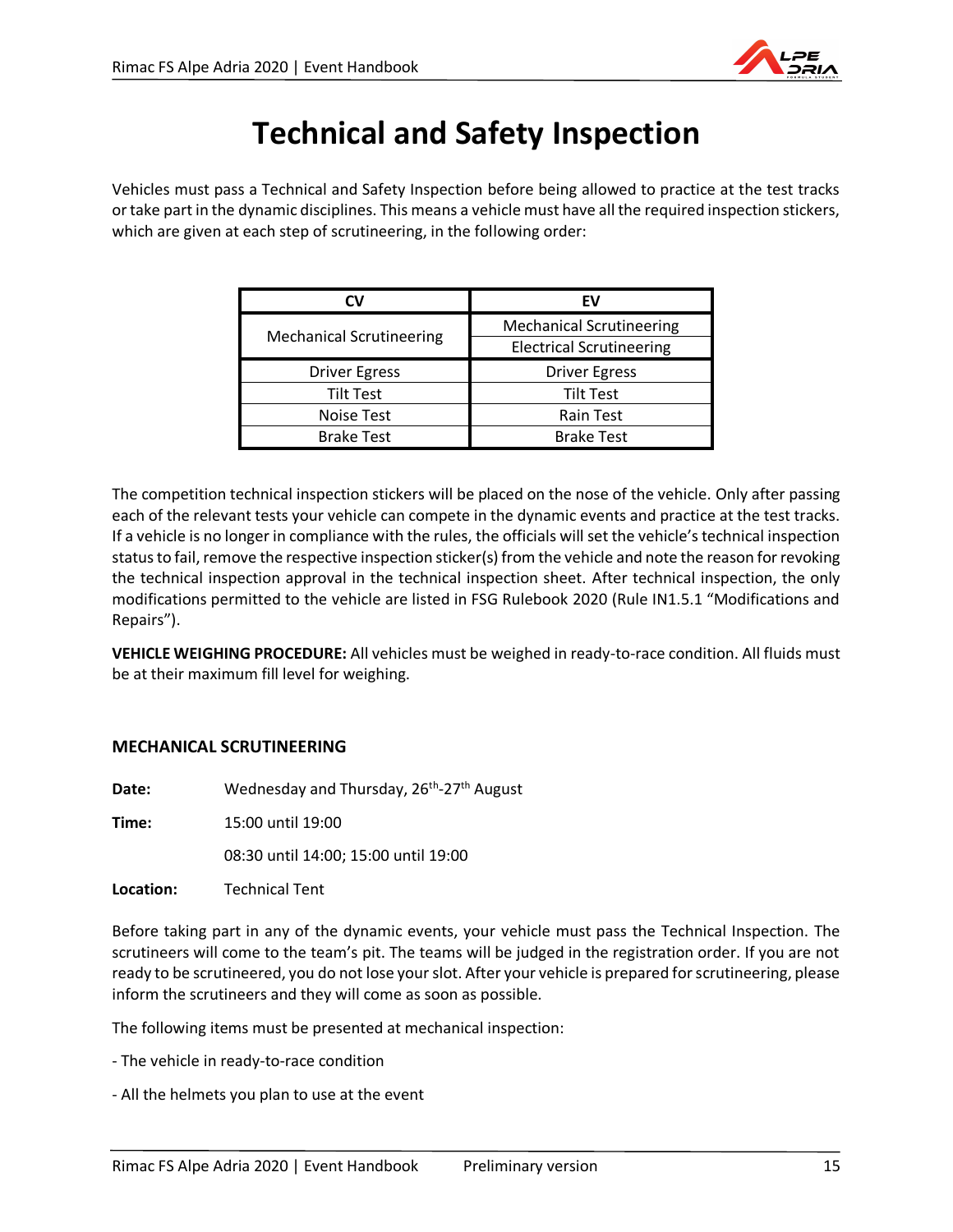

- All the drivers' suits and other safety gear
- The tallest driver of the team must be in attendance for roll bar height and egress checks.
- All the tires you plan to use at the event
- 2 fire extinguishers
- Quick jack and push bar
- SES documents and test pieces if available.

**NOTE**: Four team members (incl. the tallest registered driver) are allowed to enter technical inspection.

If you pass the Technical Inspection you should proceed to the other tests. If you have items that need to be rectified, the form will be returned to you (the team), you will not get your sticker, and you will have to present your vehicle for scrutineering again.

Scrutineering reserves the right to spot check any vehicle at any time during the event.

#### <span id="page-16-0"></span>**ELECTICAL SCRUTINEERING**

**Date:** Wednesday and Thursday, 26<sup>th</sup>-27<sup>th</sup> August

**Time:** 15:00 until 19:00

08:30 until 14:00; 15:00 until 19:00

**Location:** Technical Tent

The following items must be presented at electrical inspection:

- One ESO
- Vehicle with mounted TS accumulator
- Quick jack and push bar
- Samples of self-designed PCBs that are part of the tractive system and are outside of the accumulator container, FSG Rulebook (Rule EV4.3.6)
- Tools needed for the BSPD check, FSG Rulebook (Rule T11.6.9)
- Data sheets for all parts used in the tractive system
- Accumulator container hand cart
- Tools needed for (dis-)assembly of accumulator container.
- Basic tools according to FSG Rulebook (Rule IN 3.2.2)
- Charger
- Printed datasheets for used wiring, insulation materials and high voltage components
- Laptop to display data of the AMS
- Spare samples of self-developed printed circuits with HV and LV
- Clear pictures of accumulator container and parts not reachable during inspection.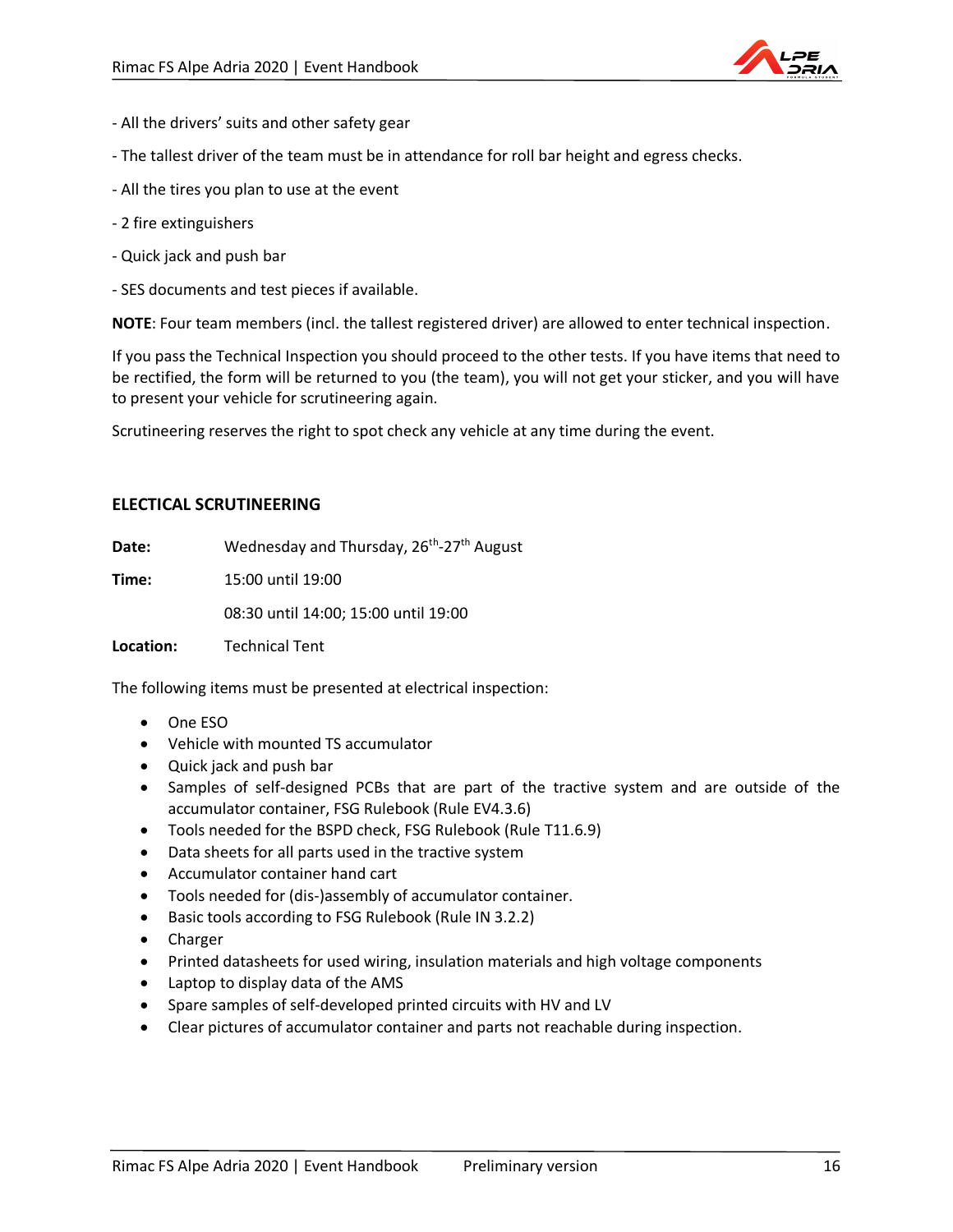

#### <span id="page-17-0"></span>**DRIVER EGRESS**

Date: Thursday, 27<sup>th</sup> August

**Time:** 08:30 until 14:00; 15:00 until 19:00

**Location:** Technical Tent

**PROCEDURE:** All drivers must be able to exit to the side of the vehicle in less than 5 s with the driver in the fully seated position, hands in the driving position on the connected steering wheel (in all possible steering positions) and wearing the required driver equipment. The egress time will stop when the driver has both feet on the ground.

#### <span id="page-17-1"></span>**TILT TEST**

| Date:     | Thursday, 27 <sup>th</sup> August    |
|-----------|--------------------------------------|
| Time:     | 08:30 until 14:00; 15:00 until 19:00 |
| Location: | <b>Technical Tent</b>                |

**PROCEDURE:** The tilt test will be conducted with the tallest driver fully strapped in normal driving position. The tilt test will be conducted with all vehicle fluids at their maximum fill level. The vehicle will be placed on the table and tilted to 45° and 60°. There must be no fluid leaks and all wheels must remain in contact with the tilt table surface.

#### <span id="page-17-2"></span>**NOISE TEST**

Date: Thursday, 27<sup>th</sup> August

**Time:** 08:30 until 14:00; 15:00 until 19:00

**Location:** Technical Tent

**PROCEDURE:** The sound level will be measured during a static test. The vehicle must be compliant at all engine speeds up to the maximum test speed. Teams must bring a laptop to indicate the engine speed measured by the Electronic Control Unit (ECU). Measurements will be made with a free-field microphone placed free from obstructions at the exhaust outlet level, 0:5m from the end of the exhaust outlet, at an angle of 45° with the outlet in the horizontal plane. Where more than one exhaust outlet is present, the test will be repeated for each exhaust and the highest reading will be used. If the exhaust has any form of active tuning or throttling device or system, it must be compliant with the rules in all positions. Manually adjustable tuning devices must require tools to change them and must not be moved or modified after the noise test is passed. The position of the device must be visible to the officials and manually operable by the officials during the noise test. The test will be run with the gearbox in neutral. During this test, the vehicle must be jacked up using the quick jack. After passing the noise test the function of the master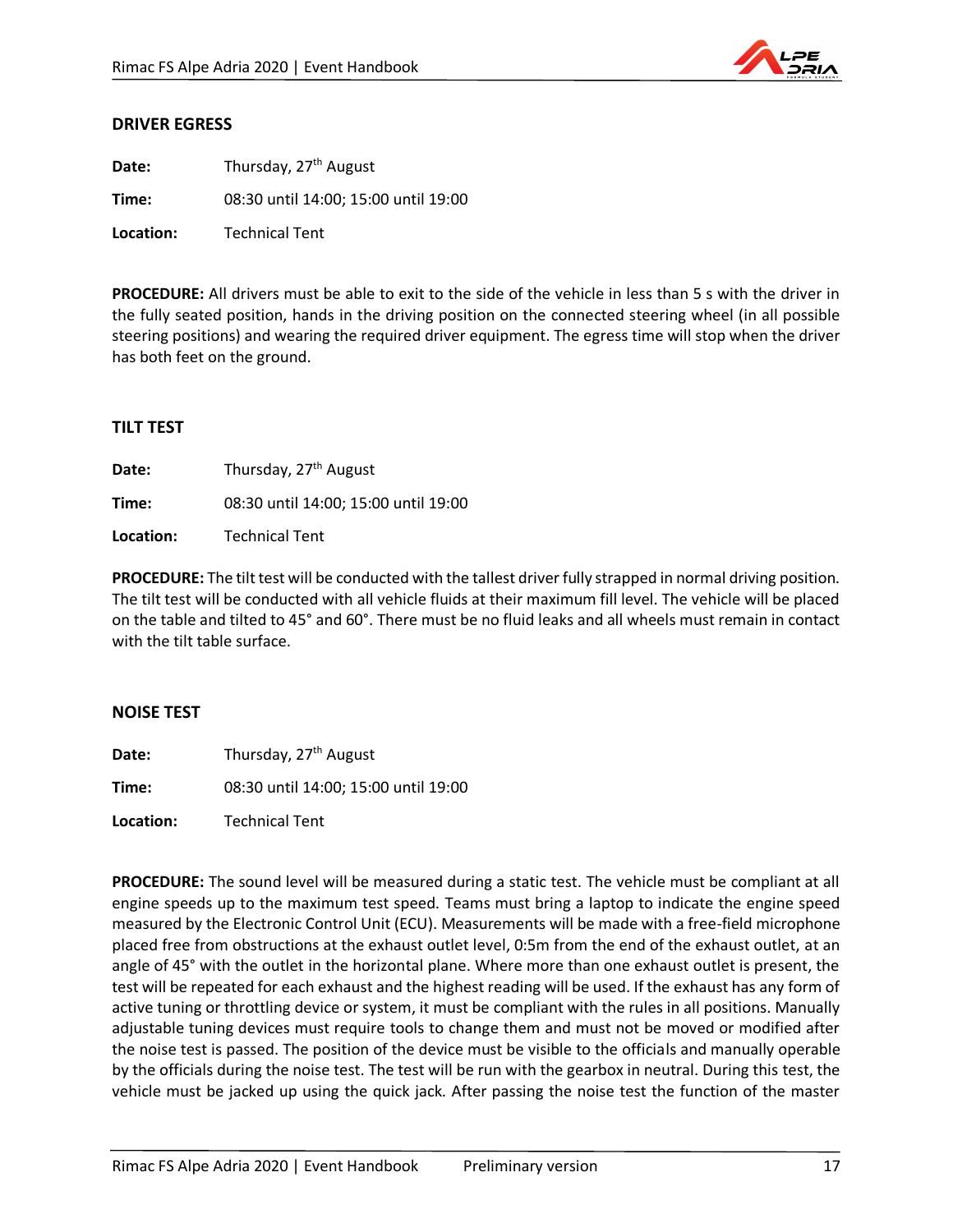

switch, the cockpit-mounted shutdown button and the inertia switch will be tested. After passing, the air tightness of the intake system will be tested by closing off the inlet after which the engine must stall.

#### <span id="page-18-0"></span>**RAIN TEST**

| Date:     | Thursday, 27 <sup>th</sup> August    |
|-----------|--------------------------------------|
| Time:     | 08:30 until 14:00; 15:00 until 19:00 |
| Location: | <b>Technical Tent</b>                |

**PROCEDURE**: The vehicle must be in ready-to-race condition. All components and constructions used to protect the vehicle from water during the rain test must be used during the entire competition. The tractive system must be active during the rain test. The vehicle must be jacked up using the quick jack, and all driven wheels must be removed. The vehicle must not be in ready-to-drive mode. The test will be conducted without a driver. Water will be sprayed at the vehicle from any possible direction. The water spray is like a vehicle driving in rain and not a direct high-pressure stream of water. The test is passed if the IMD is not triggered while water is sprayed at the vehicle for 120 s and 120 s after the water spray has stopped.

#### <span id="page-18-1"></span>**BRAKE TEST**

| Date:     | Thursday, 27 <sup>th</sup> August    |
|-----------|--------------------------------------|
| Time:     | 08:30 until 14:00; 15:00 until 19:00 |
| Location: | Track Area                           |

**CONCEPT:** Brake Test checks that the vehicle can be brought to a controlled stop. Each driver must know the proper procedure of the Brake Test.

**PROCEDURE:** With the vehicle at the start line of the station a green flag should be used to signal the start of each run. The driver must accelerate on a short straight (typically getting into 2nd gear) until reaching the braking area, which is a box defined by cones. After accelerating, the tractive system must be switched off by the driver and the driver must brake using only the mechanical brakes. It is acceptable for the TSAL to switch to green shortly after the vehicle has come to a complete stop as the reduction of the system voltage may take up to 5 s. Once inside the box, the driver must apply the brakes with enough force to demonstrate full lock-up of all four wheels at the same time. If the vehicle passes the test, the person in charge signs the approval form and provides the team with the last tech sticker. The vehicle is now free to proceed to the practice track or to the dynamic events.

**NOTE:** If the vehicle is unable to pass the brake test in two attempts, the vehicle must be repaired and then brought back for retesting. Re-certification may be required if work is performed on the vehicle's brake system or if the vehicle is involved in an incident which results in vehicle damage.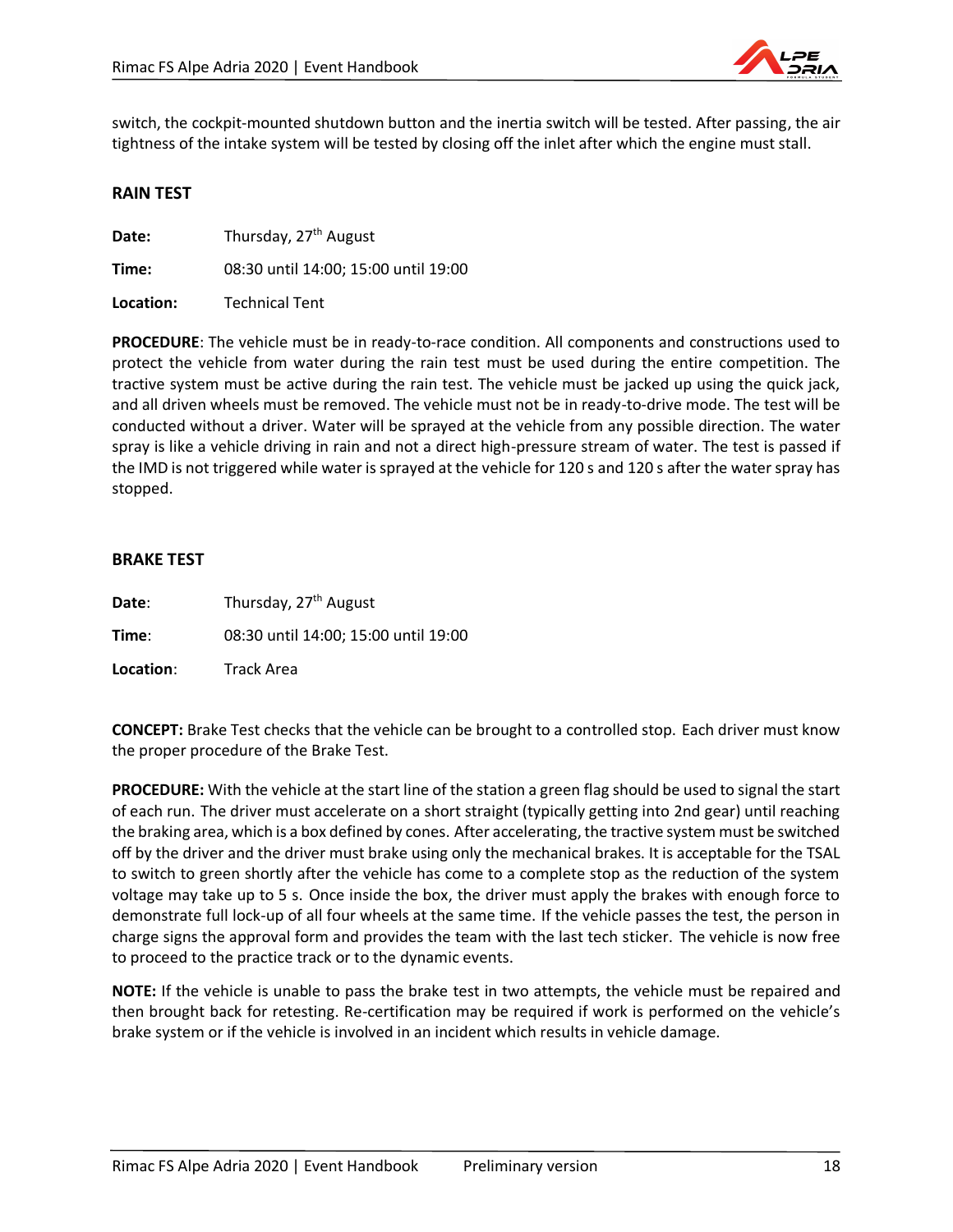

### **Dynamic Events**

#### <span id="page-19-1"></span><span id="page-19-0"></span>**GENERAL INFORMATION**

The dynamics at Rimac FS Alpe Adria 2020 are compliant with the FSG Rules 2020 and additional Rimac FS Alpe Adria 2020 Rules. The following pages describe the additional procedures and key aspects. Other information will be provided at the briefings on site.

#### <span id="page-19-2"></span>**TEAM LEADERS AND DRIVERS BRIEFINGS**

Team leaders briefing will be held at the Meeting Tent at 12:30 on Wednesday. Drivers briefings will be held at 08:00 on Thursday and Friday. All drivers for that day and team captains must attend. The briefing contains general event information and detailed information about the dynamic events of the day.

Each team must register at least three drivers. The drivers must be registered and to show valid driving license. Before the event teams need to send copies of driving license for all registered drivers. An individual driver may not drive in more than three dynamic events.

#### <span id="page-19-3"></span>**ACCELERATION**

| <b>DATE:</b>     | Thursday, 27 <sup>th</sup> August |
|------------------|-----------------------------------|
| TIME:            | 15:00 until 19:00                 |
| <b>LOCATION:</b> | Track Area                        |
| <b>POINTS:</b>   | 90                                |

**EVENT CONCEPT:** The objective of the Acceleration Event is to evaluate the vehicle's demonstrated acceleration capability by measuring the elapsed time required for the vehicle to travel 75m from a standing start. The event is designed to focus on engine performance and on the suspension's ability to maximize tire grip.

**EVENT FORMAT:** Each team has four runs, driven by two drivers with two runs each. Starting order is based upon time of arrival. Teams on their first run will receive priority. Elapsed time will be recorded for each acceleration run. Any penalties will be assessed to the acceleration run during which the penalty occurred. The fastest corrected elapsed time (including penalties) of the completed acceleration runs will be used to calculate the score for each vehicle.

**EVENT PROCEDURE:** Stage your vehicle in the appropriate staging line for either driver 1 or driver 2. Vehicles in the driver 1 staging line will be given priority. Drivers must be properly belted into the vehicle with all required safety equipment properly installed, as directed by the event workers, before the vehicle is first in line to start an acceleration run. An event worker will direct the driver to approach the start line. Vehicles will be staged approximately 0.3m (1 ft) behind the start line.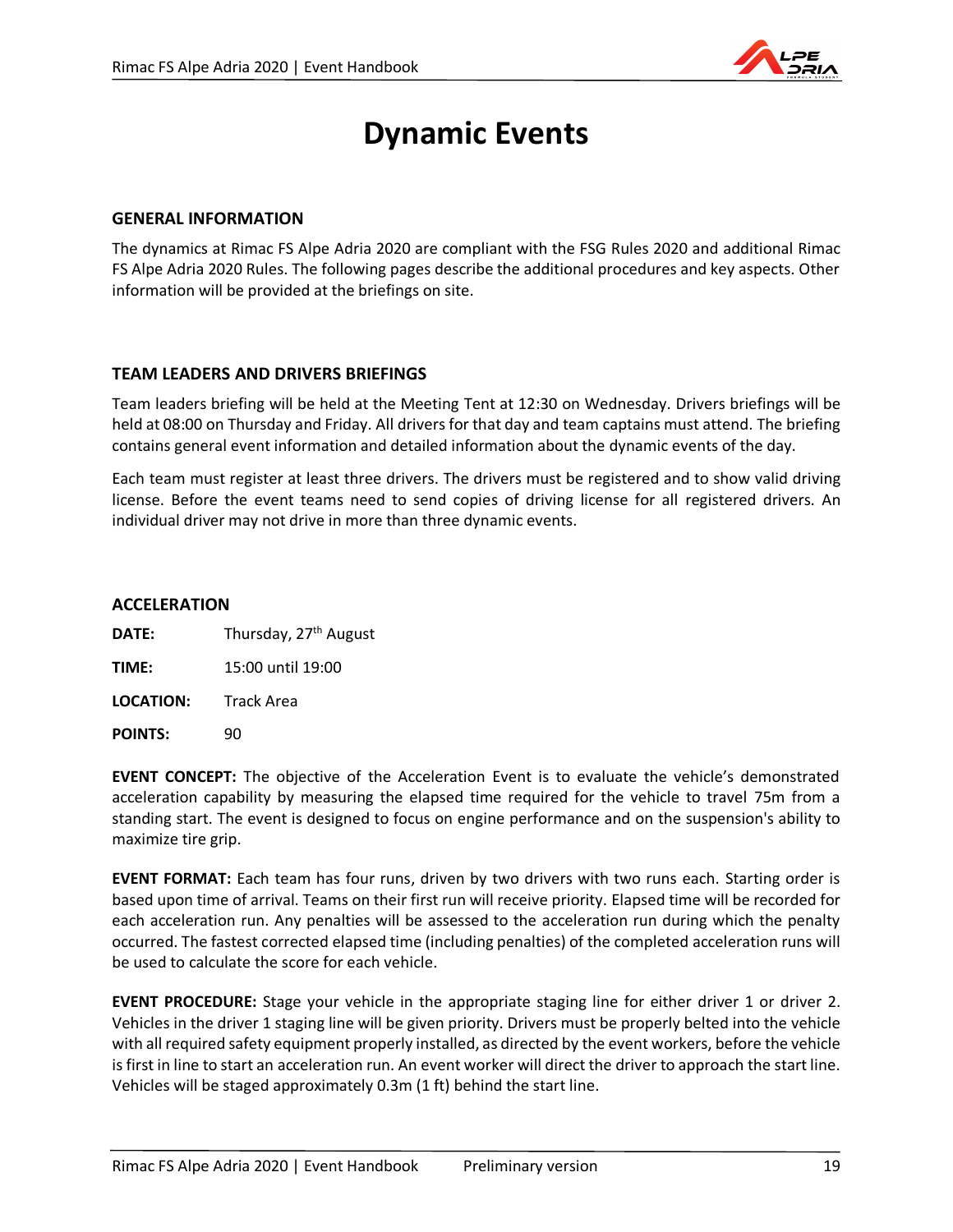

The driver is permitted to start an acceleration run only when the event worker waves the green flag. Timing will start when any part of the vehicle crosses the start line. The acceleration run is counted (one of the permitted accelerations runs) when any portion of the vehicle crosses the start line.

Timing will end when the vehicle crosses the finish line located 75m from the start line. The finish line is marked with a checkered flag.

Each driver can choose to drive one or two runs in a row. The second run may be performed immediately after the first run without stepping back to the end of the queue.

#### <span id="page-20-0"></span>**SKIDPAD**

| <b>DATE:</b> | Thursday, 27 <sup>th</sup> August |  |
|--------------|-----------------------------------|--|
|--------------|-----------------------------------|--|

**TIME:** 15:00 until 19:00

**LOCATION:** Track Area

**POINTS:** 90

**EVENT PROCEDURE:** Each team has four runs, driven by two drivers with two runs each. Each driver has the option to make a second run immediately after their first run. The starting order is based on the time the team arrives at the Skidpad Event. Teams on their first run will receive priority. A green flag is used to indicate that the driver may start. The vehicle will enter perpendicular to the figure and will take one full lap on the right circle to establish the turn. The next lap will be on the right circle and will be timed. Immediately following the second lap, the vehicle will enter the left circle for the third lap. The fourth lap will be on the left circle and will be timed. Immediately upon finishing the fourth lap, the vehicle will exit the track perpendicular to the figure of eight and moving in the same direction as entered.

#### <span id="page-20-1"></span>**AUTOCROSS**

- **DATE:** Friday, 28<sup>th</sup> August
- **TIME:** 15:00 until 19:00
- **LOCATION:** Track Area

**POINTS:** 120

**EVENT PROCEDURE:** The Autocross Event is designed to test the vehicle's handling qualities without the hindrance of competing vehicles. Each team has up to four runs, driven by two drivers with two runs each. The vehicle is staged at a staging line prior to the starting line. A green flag is used to indicate that the driver may start. Timing starts only after the vehicle crosses the starting line and stops after it crosses the finish line. The starting order is based on the time the team arrives at the Autocross Event. Teams on their first run will receive priority. The fastest of the runs completed, including penalties, will be used to calculate the team score. After a driver's first run, the driver has the option of taking the second run immediately or leaving the staging area and running later in the heat. If a vehicle fails during a driver's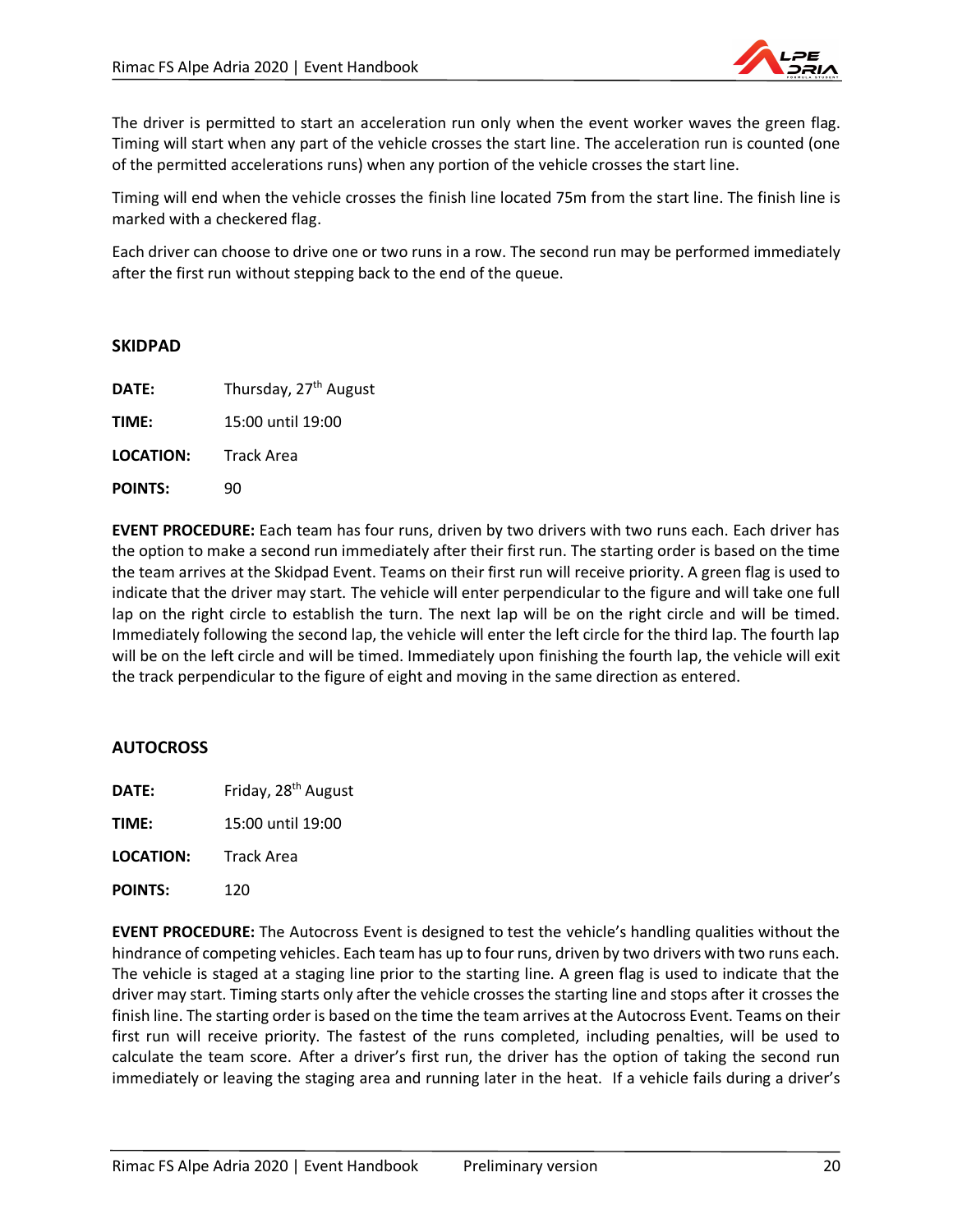

first run, vehicle repairs can be made to the vehicle, and the driver can return to complete the second run.

**NOTE**: Once the vehicle passes the start timing line, the run has been officially attempted and cannot be re-started. If the vehicle stalls before triggering the timing lights, it can be pushed back for a re-start. This is only allowed once. If the vehicle demonstrates difficulty in launching it will need to be pulled away and repaired.

#### <span id="page-21-0"></span>**ENDURANCE**

| DATE:            | Saturday, 29 <sup>th</sup> August    |
|------------------|--------------------------------------|
| TIME:            | 09:00 until 14:00; 15:00 until 19:00 |
| <b>LOCATION:</b> | Track Area                           |
| <b>POINTS:</b>   | 350                                  |

**PURPOSE**: The goals of the endurance is to test the durability of the vehicles. The dual nature of the event can lead to compromises, while the course layout and 22 km length of the event test the vehicle's durability. **Note**: No repairs or work may be performed on the vehicle during the event (except for tire changes due to weather conditions and to accommodate the second driver). There is only one run for the endurance event.

**DESCRIPTION**: This discipline represents the main challenge for all drivers. The winner of the Endurance race has the most chances to win the competition. The Event is approximately 22 km. First driver enters the track and after finishing 11 km goes out to the place predicted for drivers' exchange. The maximum time predicted for this change to happen is three minutes. After that time expires the second driver enters the track and drives 11 km before exiting. The colour of the cones is like the Autocross Event. Starting order for the Endurance Event is the reversed order from Autrocross times, where best time starts last on Endurance. The starting order will be displayed at the Information Table. No refuelling is allowed during the event.

**NOTE**: According to experience of earlier years Formula Student events, it is expected to have sudden need for new teams in the waiting queue in the first section of the Endurance Event due to early DNFs. Please be prepared to attend the queue on time!

Vehicles that successfully finish Endurance and those that make it past the driver change must report to the scrutineers. They will stay there until passing the post-endurance scrutineering.

The event captains reserve the right to adjust the run order as necessary during the event to maintain safe operations and the flow of the event.

**ENDURANCE PROCEDURES**: The team must have their fully fuelled vehicle in the staging/prep area at the appointed time. Only two crewmembers, alongside first driver, are allowed in the staging area for the vehicles. When the vehicle is called to the staging line, the team must push the "race ready" vehicle with driver completely belted into the staging line. Once the vehicle is pushed to the staging line it cannot be touched by any team member except the driver in the vehicle. The only tools allowed in the possession of the team members at the staging line are those needed for driver seating adjustment during driver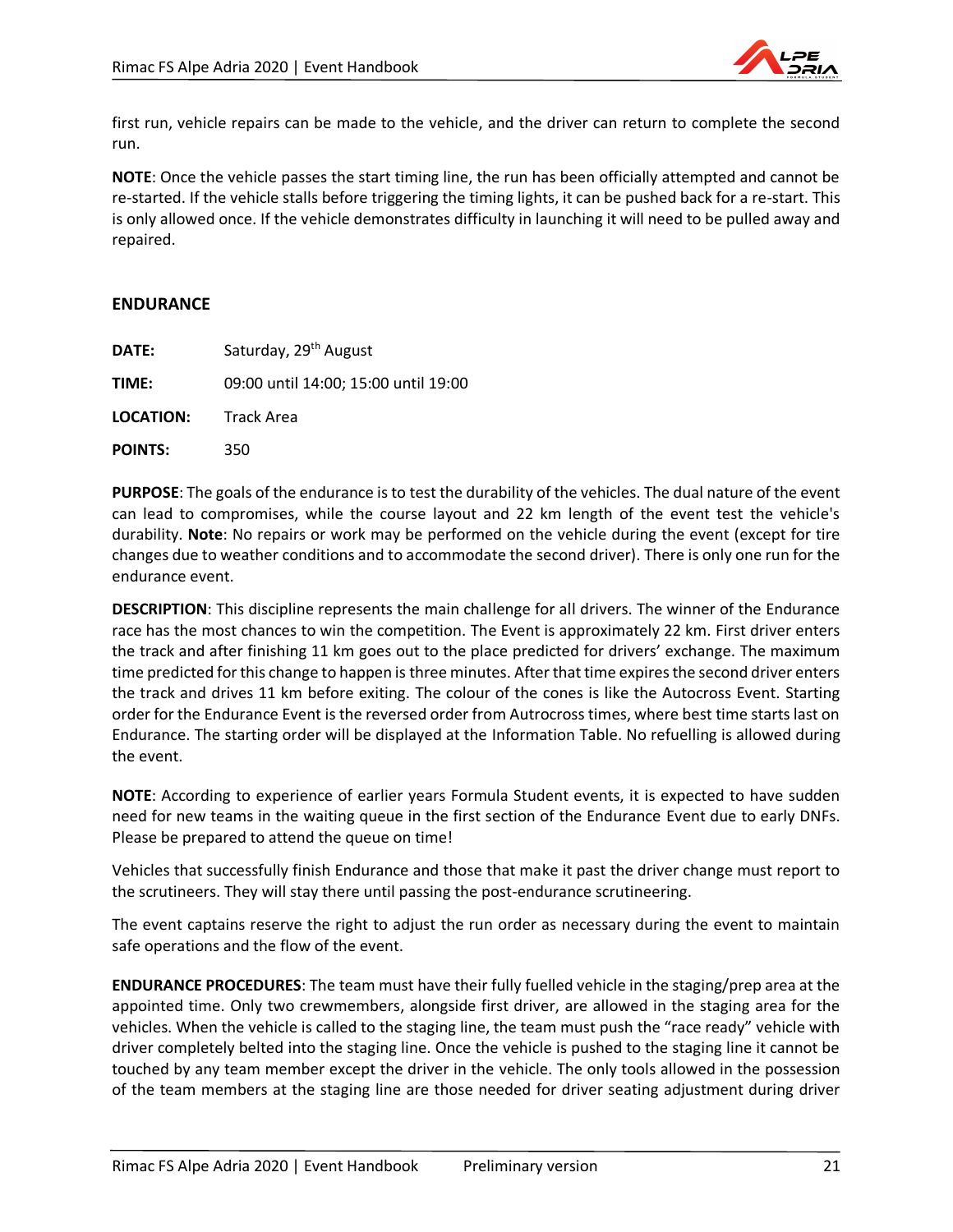

change. No laptops, pressure gauges, baffles, tire wraps, etc. will be allowed at the staging line. Nothing can be brought to the starting line that is not intended to stay on the vehicle. When there is a space for the vehicle on the course and the timing/scoring system is set, the first driver will be motioned to the starting line. The person staging the vehicles is not obligated to give teams any advance notice prior to entering the track. An official will perform a safety check of the vehicle and the driver restraint system. The starter will stage the vehicle's front tires at the beginning of the entrance to the track. When there is an opening on the track, the course marshal (starter) will wave the green flag, signalling the go-ahead for the driver to start. If the vehicle stalls, the driver must wait for another green flag before being allowed on the course.

**Note**: If the vehicle cannot be restarted, the team members must move the vehicle away from the staging area. If a team running out of order has a vehicle that stalls and cannot be restarted at the entrance to the track, the vehicle will be deemed disabled and will be disqualified from the event.

On the last lap of the first driver, a checkered flag will be displayed directing the vehicle to exit to the driver change area. It is the driver's responsibility to correctly exit the track; any person directing the vehicle off the course is an additional aid only. Only three team members (including drivers) are allowed in the driver change area at once. After the vehicle arrives in the driver change area, the team has three minutes to get the second driver belted in and driving out of the driver change area. Only adjustments to fit the second driver (or weather-related tire changes) may be performed on the vehicle. No other work is allowed.

When the second driver is ready, the vehicle should be slowly driven to the starting line queue. An official will perform a safety check of the vehicle and the driver restraint system. The course marshal will stage the vehicle's front tires at the beginning of the entrance to the track. When there is an opening on the track the course marshal will wave a green flag signalling the go-ahead for the driver to start. If the vehicle stalls, the driver must wait for another green flag before being allowed on the course.

**Note:** If the vehicle cannot be restarted without external assistance, the vehicle will be deemed disabled and will be disqualified from the event.

Upon completing the last lap with the second driver, the checkered flag will be displayed and the vehicle will exit the course and will be directed to the box. After leaving the track, the vehicle must be powered down.

**PASSING:** Overtaking is only permissible in the designated passing zones and under the control of the track marshals. Passing zones have two parallel lanes, a slow lane only used by the vehicles that are being overtaken and a fast lane for the vehicles that are overtaking. Passing zones may be situated on either the left or right of the fast lane. The passing zone procedure will be as follows: a slower leading vehicle will be shown the blue flag and must drive into the slow lane and decelerate; the following faster vehicle will continue in the fast lane to pass the slow vehicle; the vehicle that has been overtaken may re-enter the track when the track marshal who is in charge of that passing zone is showing the green flag. The passing rules do not apply to vehicles that are stopped on track or vehicles that have spun out and are not moving. When passing a stationary vehicle, it is critical to slow down, drive cautiously and to follow the instructions from the track marshals.

**The Post Event Technical Inspection** must be passed to score points in the endurance event.

#### **NO MOTORIZED VEHICLES ARE ALLOWED ON THE COURSE EXCEPT DURING THE EVENT ITSELF. VIOLATORS OF THIS POLICY MAY BE DISQUALIFIED FROM THE EVENT.**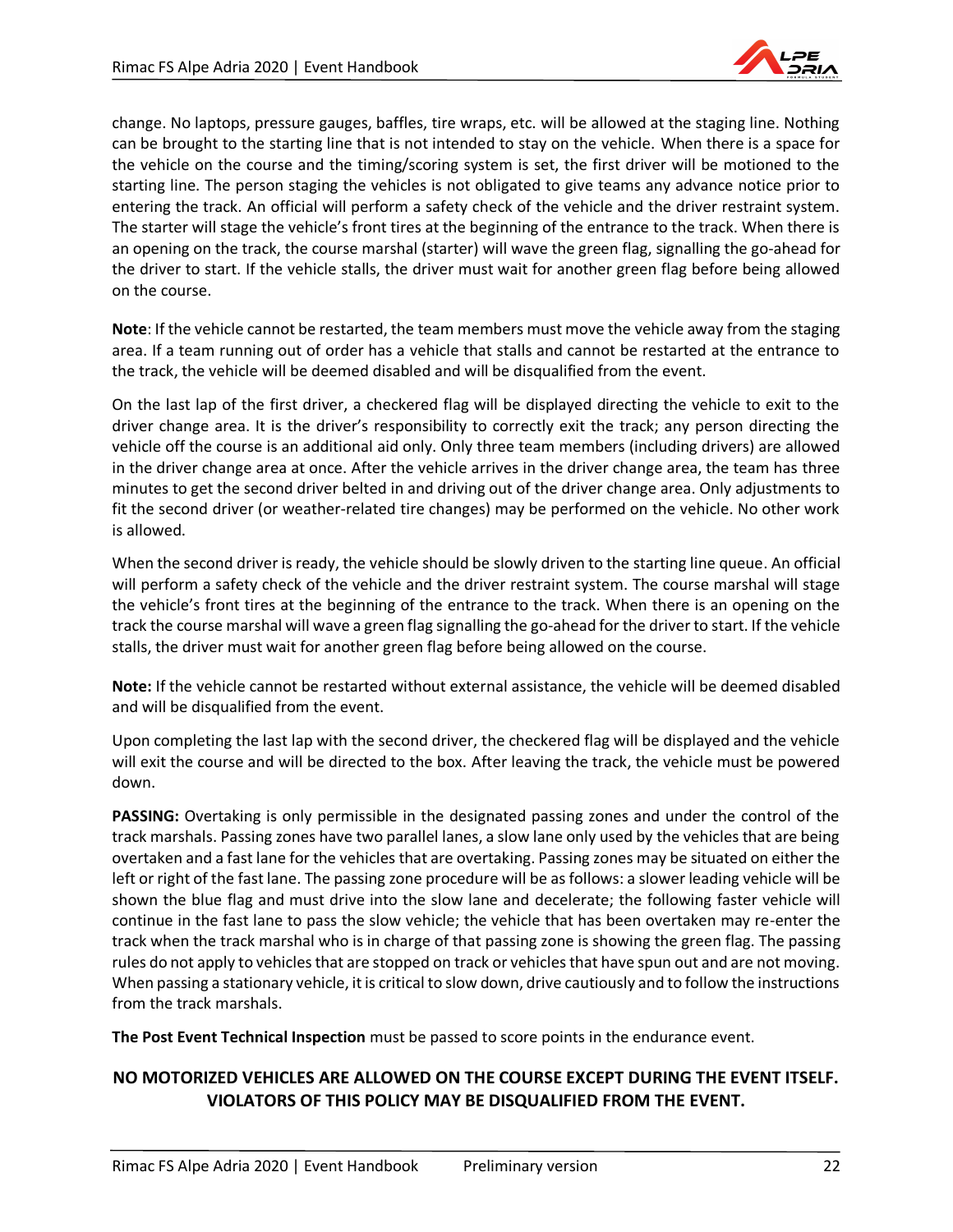

### **Static Events**

#### <span id="page-23-1"></span><span id="page-23-0"></span>**ENGINEERING DESIGN EVENT (all Classes)**

| DATE:            | Thursday, 27 <sup>th</sup> August      |
|------------------|----------------------------------------|
|                  | Finals Friday, 28 <sup>th</sup> August |
| TIME:            | 08:30 until 14:00; 15:00 until 19:00   |
|                  | Finals 10:30 until 12:30               |
| <b>LOCATION:</b> | Pit Area                               |
| <b>POINTS:</b>   | 150                                    |

**OBJECTIVE**: The concept of the Design Event is to evaluate the student's engineering process and effort that went into the design of a vehicle, meeting the intent of the competition. Proprietary components and systems that are incorporated into the vehicle design as finished items are not evaluated as a student designed unit but are only assessed on the team's selection and application of that unit.

**PROCEDURE:** At the competition, teams will present their knowledge and their vehicle to the judges, which will evaluate the teams' performance following the design objectives. Teams may bring any photographs, drawings, charts, spare parts, or other material that they believe are supportive to the design event, but the space provided for design judging may be limited.

[EV ONLY] Only sealed accumulator containers which passed the accumulator inspection may be presented or mounted in the vehicle. They must not be opened.

[EV ONLY] Only fully discharged and electrically shortened spare accumulator cells or spare stacks may be presented.

**VEHICLE CONDITION**: Vehicles must be presented for design judging in finished condition, fully assembled, complete and ready-to-race. Vehicles may be presented for design judging without having passed technical inspection. Covers and/or parts may be removed during the design judging to facilitate access and presentation of components or concepts.

**JUDGING CRITERIA**: The judges will evaluate the engineering effort based on questions and an inspection of the vehicle. The judges will inspect the vehicle to determine if the design concepts are adequate and appropriate for the application. The judges may deduct points if the team cannot adequately explain the engineering and construction of the vehicle.

**SCORING**: The overall Engineering Design Event maximum scoring is 150 points for all classes.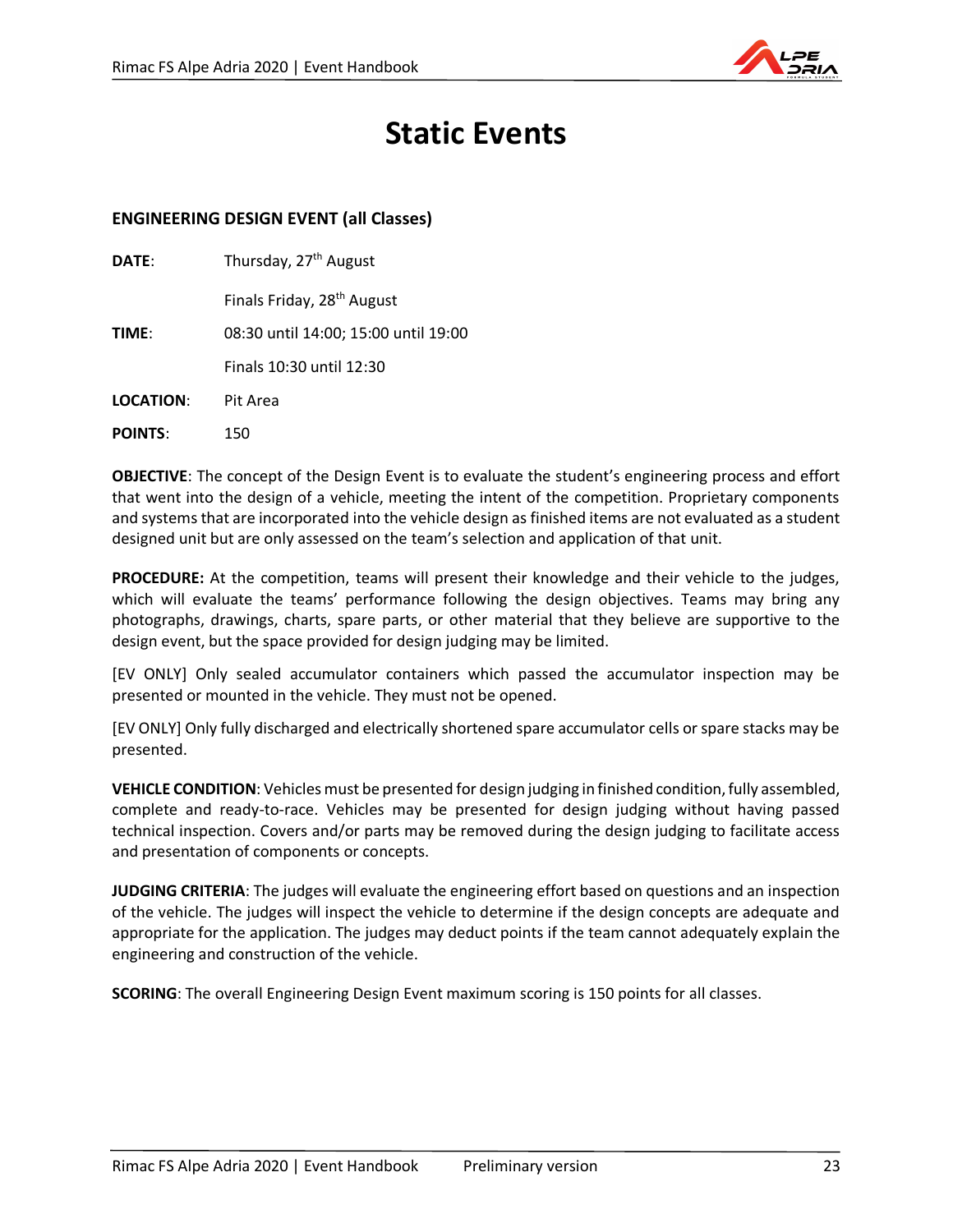

#### <span id="page-24-0"></span>**COST AND MANUFACTURING EVENT (all Classes)**

**DATE:** Thursday, 27<sup>th</sup> August

**TIME**: 08:30 until 14:00; 15:00 until 19:00

**LOCATION**: Pit Area

**POINTS**: 100

**OBJECTIVE**: The objective is to evaluate the team's understanding of the manufacturing processes and costs associated with the construction of a prototype race car.

**PROCEDURE:** Due to the offline status of the FSG Cost Tool and to keep the cost event, a discussion with the judges will take place during the competition, next to the teams' vehicle. Since it is not possible to create the CRD, there will be no discussion about the BOM/CBOM/DBOM. Total time foreseen for the cost and manufacturing event is 20 minutes. The discussion is split into three parts:

Part 1 "Cost Understanding":

A discussion to evaluate the general cost and manufacturing knowledge of the team.

Following topics might be judged:

- Differences between prototype and mass production
- Resource and cost planning
- Financial and production risk management
- Make or buy decisions
- Environmental influence of the vehicle production
- Effectiveness of financial planning
- Methods for software development cost calculation

The teams must present their vehicle at the designated time to the judges. Teams that miss their time slot will lose all cost points for that day. Teams can bring electronic, handwritten, or printed handouts, flip charts or like the event, but the space available may be limited. Part 1 will be a discussion of one or more subjects listed above for 8 minutes in total.

Part 1.5 "Real Case Cost Understanding":

Over further period of 7 minutes the real case of the cost understanding will be discussed. Here a team must apply subjects listed below and prepare examples for parts of their choice from the "Suspension and Shocks" system:

- 1) Differences between prototype and mass production
- 4) Make or buy decision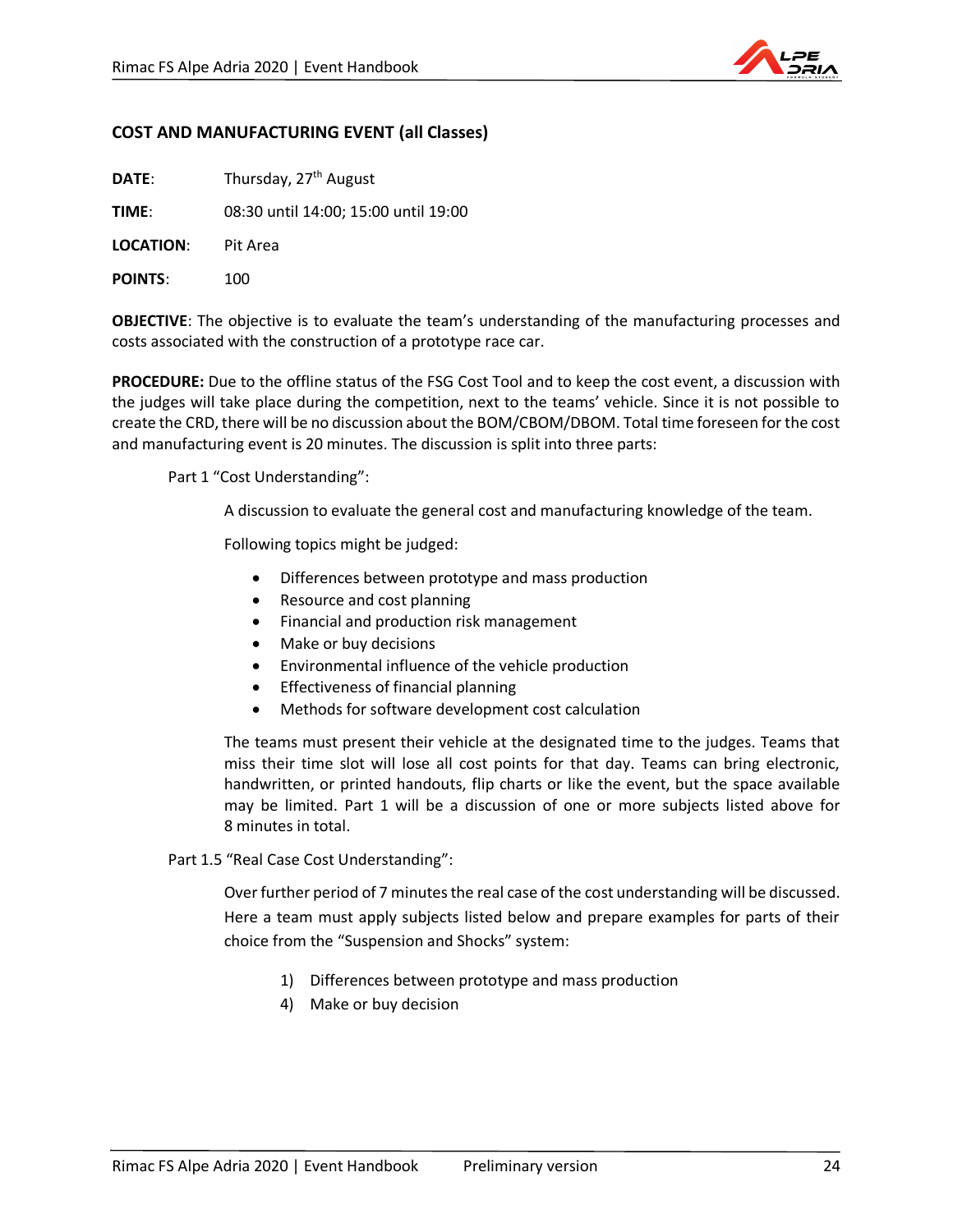

Part 2 "Real Case Scenario"

The real case scenario at RFSAA2020 will consist of presenting the Cost Judges with your understanding of manufacturing process and proposal to reduce the cost of a chosen part. The judges can choose a single or multiple part from your vehicle for you to elaborate the possibilities of reducing their manufacturing cost. 5 minutes are allocated for the discussion of Part 2.

For the Cost and Manufacturing Event no documents must be submitted prior to the competition.

**VEHICLE CONDITION**: Vehicles must be presented for judging in finished condition, fully assembled, complete, ready-to-race and with its dry tires mounted. The judges will not evaluate any vehicle in what they consider to be an unfinished state and will award zero points for the entire event. Vehicles may be presented for judging without having passed technical inspection, even if final tuning and setup is in progress. Covers and/or parts may be removed during the judging to facilitate access and presentation of components or concepts.

#### <span id="page-25-0"></span>**BUSINESS PLAN PRESENTATION EVENT (all Classes)**

| DATE:            | Thursday, 27 <sup>th</sup> August                              |
|------------------|----------------------------------------------------------------|
|                  | Finals Friday, 28 <sup>th</sup> August                         |
| TIME:            | 08:30 until 14:00; 15:00 until 19:00; Finals 09:00 until 10:30 |
| <b>LOCATION:</b> | <b>Meeting Tent</b>                                            |
| <b>POINTS:</b>   | 100                                                            |

**OVERVIEW:** After a year of planning, fabricating, and testing a new prototype vehicle, the team aspires to sell their vehicle design to a make-believe racing manufacturer/investor. The competitors will be judged on their ability to create and deliver a presentation that clearly explains the merits of their package.

The presentation must relate to the vehicle entered into the Rimac FS Alpe Adria 2020 Event, although the state of the prototype itself must not be considered (this means even if the vehicle is not working or finished, at this static event it does not matter).

**THE PRESENTATION:** Competing teams must keep a presentation to potential investors or partners for the presented business model. The presentation should tie together all factors that would influence the marketability and manufacturability of their design and all risks conjuring this business idea. The technical aspects of the vehicle design should be presented to reinforce or support performance claims but should be reduced to the minimum necessary for an investment decision. The competitors should show an understanding of the marketplace and the targeted customer. Furthermore, they should show how their design fits into its expected market and how it is completed to a business model. Competitors must convince the Judges that their prototype and the related concept represents a profitable enterprise for the manufacturer/investor and that is simply an attractive investment.

**PROCEDURE:** Presentations are limited to a maximum of ten minutes. The judges will stop any presentation exceeding ten minutes. The presentation will not be interrupted by questions. Immediately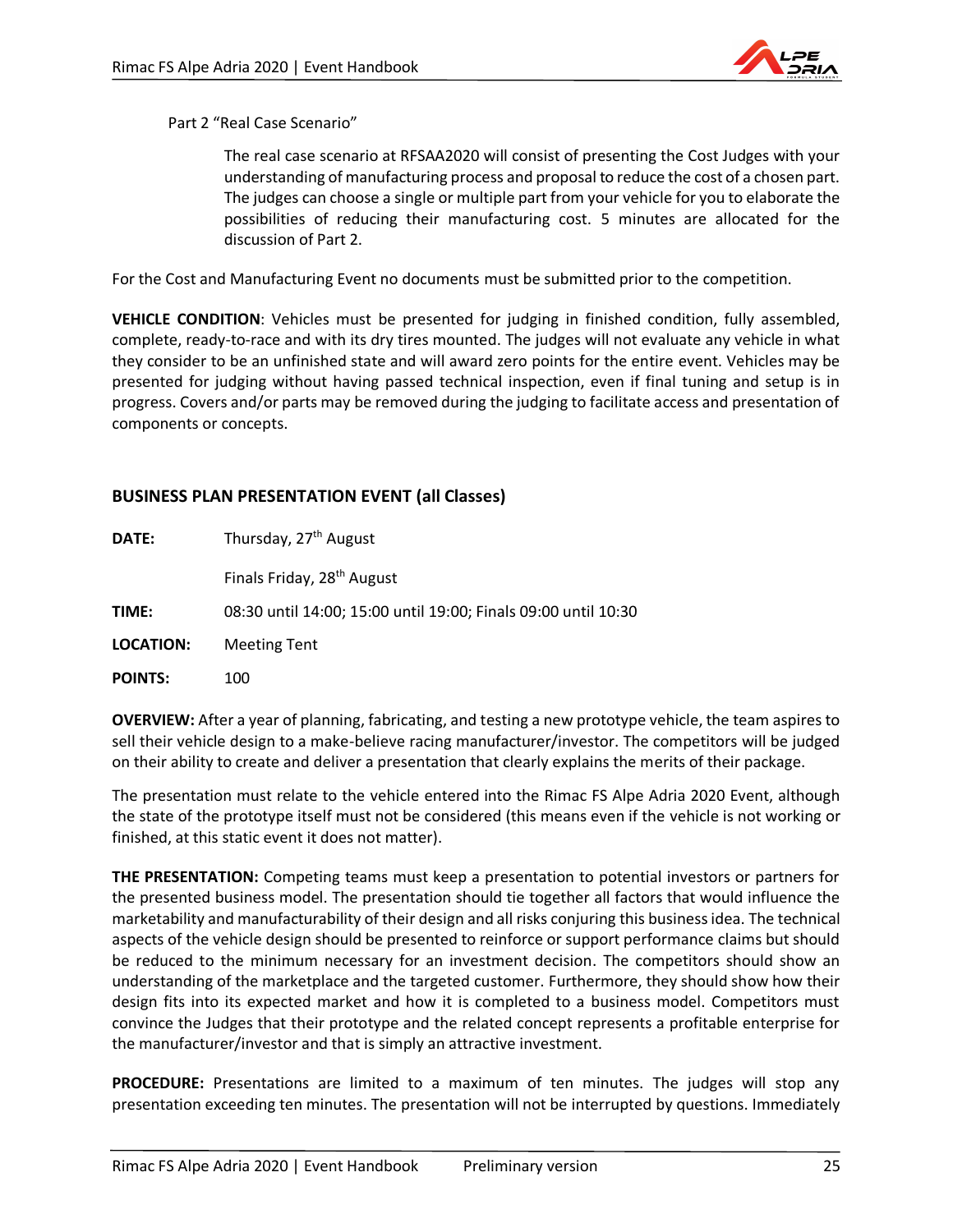

following the presentation there will be a question and answer session. One or more team members may present the business plan. All team members involved in the BPP must be in the podium area and must be introduced to the judges at the beginning of the presentation. The team members who have been introduced may answer the judges' questions even if they were not actually presenting. Teams that fail to make their presentation within their assigned time will receive zero points for the BPP.

**JUDGING PROCESS**: The judging at the competition will start with an initial judging, where all teams are judged by different judging groups. The top teams are then judged by all business judges in the BPP finals.

**SCORING:** The scoring of the BPP is based on the average of the scores given by each of the judges. The scoring for the non-finalist is calculated according to FSG Rulebook (Rule S1.4 "Business Plan Presentation Scoring").